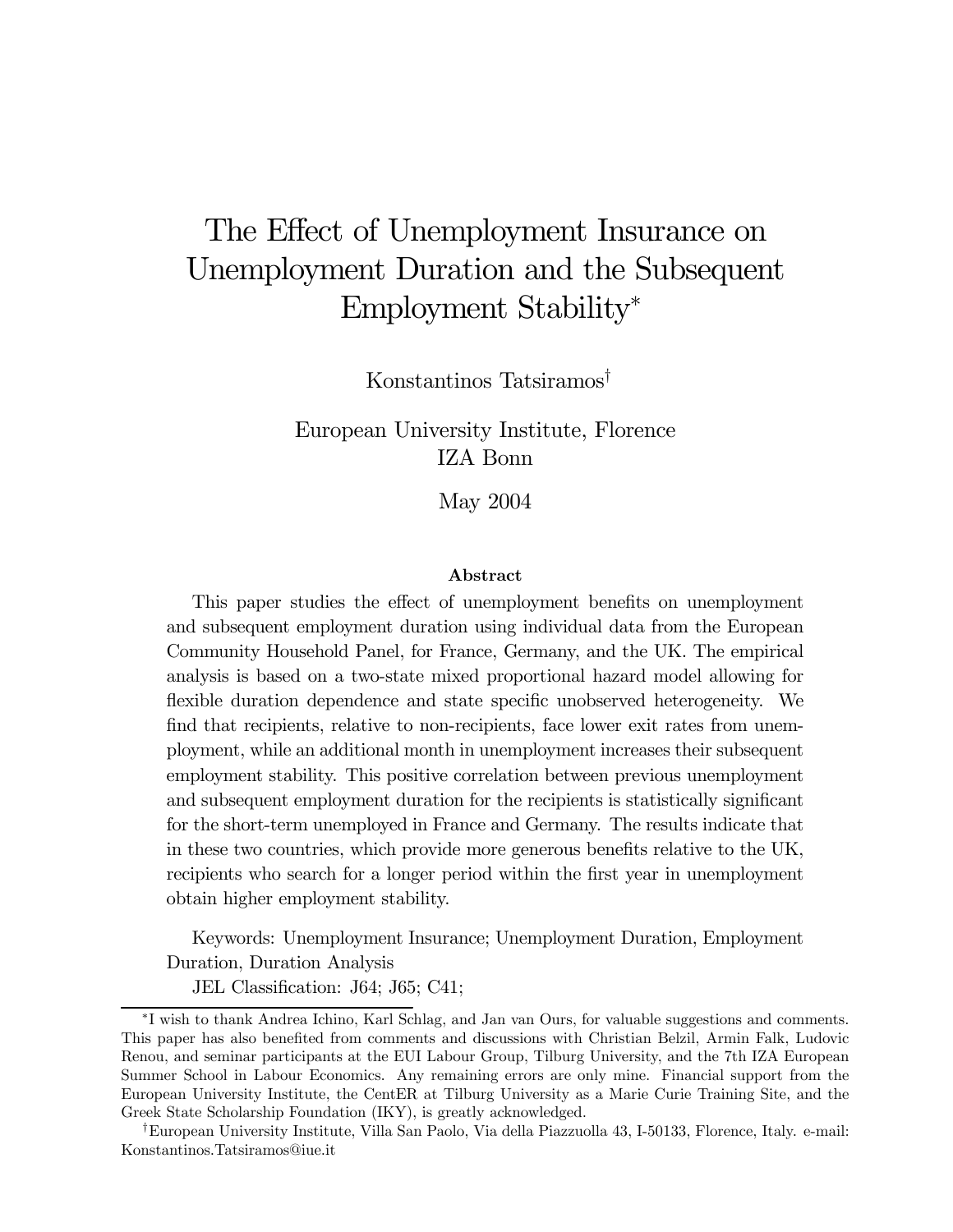# 1 Introduction

The purpose of this paper is to empirically assess the effect of Unemployment Insurance Benefits (UIB) on unemployment duration and on the duration of the subsequent employment. The role of Unemployment Insurance (UI) on labour market dynamics has attracted much attention in the last 30 years. The research has mainly focused on the effect of UIB on the transition out of unemployment. The theoretical analysis based on optimal job search theory suggests that benefits create disincentives. Recipients set a higher reservation wage and devote less search effort which lowers their exit rate from unemployment (Mortensen, 1977). The empirical literature has shown that benefits lead to longer unemployment spells.<sup>1</sup>

The effect of UI benefits is not limited to the unemployment spell. Benefits may also affect the employment outcomes of individuals on at least two dimensions. The first, refers to the effect of UIB on re-employment wages. Higher reservation wages due to benefits should be reflected on higher post-unemployment wages. The second, refers to the effect of UIB on the quality of the job match. In a theoretical study, Marimon and Zilibotti (1999), suggest that in a labour market with search frictions unemployment benefits tend to reduce job mismatch. That is, benefits which are seen as a "search subsidy" lower the opportunity cost of job search giving time to unemployed to find not just a job, but "the right job" (Burdett, 1979).

In this paper, we are focusing on the effect of UI benefits on subsequent employment stability.2 The main hypothesis addressed is that if benefits give time to the unemployed to

<sup>&</sup>lt;sup>1</sup>For a review of the empirical literature see Atkinson and Micklewright (1991), and Devine and Kiefer (1991).

<sup>&</sup>lt;sup>2</sup>In what follows, we will focus on employment stability looking at the employment duration, which incorporates job to job transitions.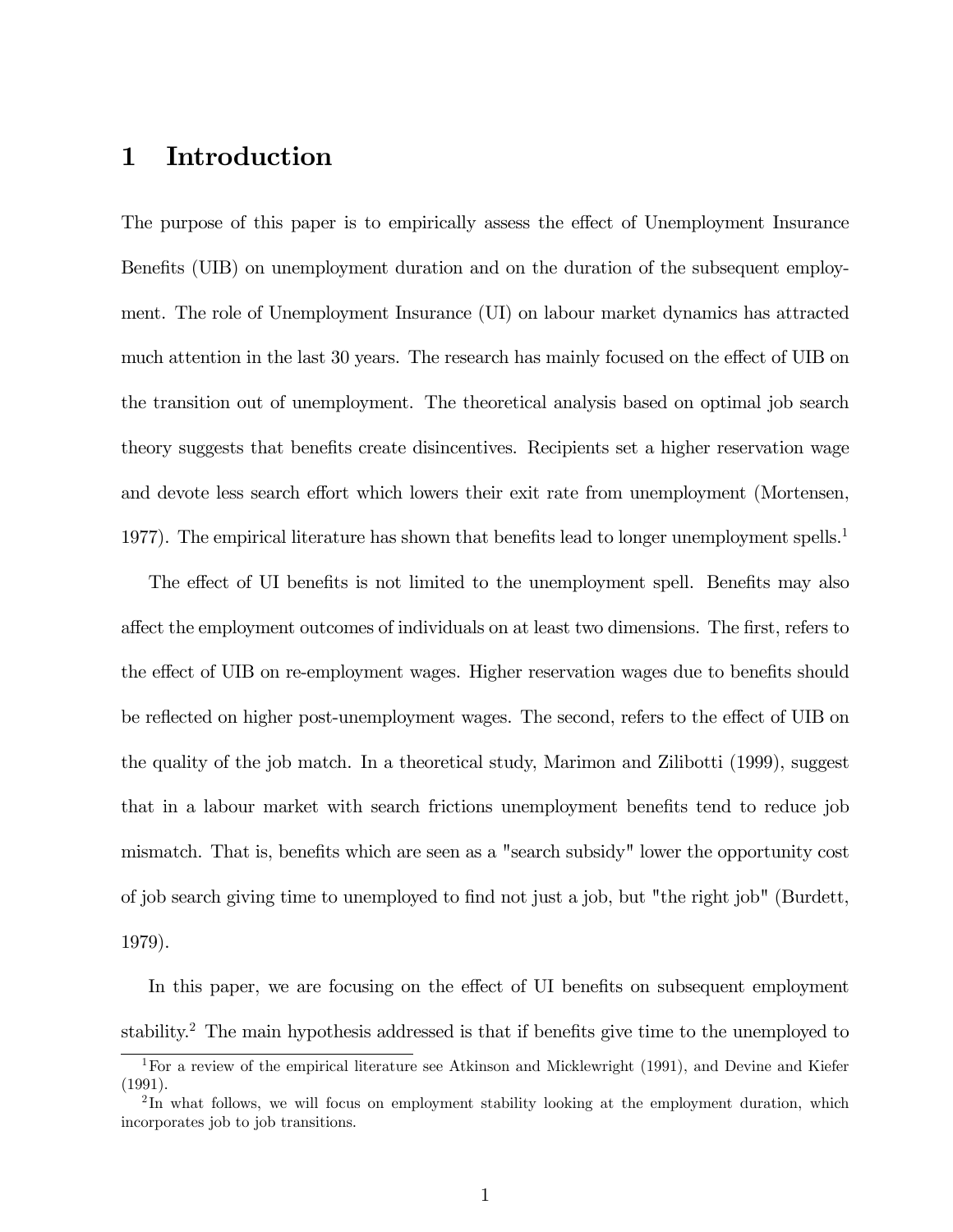obtain a good match, then this should imply a positive correlation between unemployment and subsequent employment duration for the recipients. Assuming that better matches in the labour market tend to last longer, identifying the effect of benefits on employment duration would provide us with information regarding the effect of UI benefits on the efficiency of the matching process.

The empirical literature on the effect of UIB on employment duration is very limited mainly due to scarcity of large micro data sets which provide information both on labour market histories and on UI benefits, and has focused on Canadian and US data. (e.g., Belzil, 2001 ; Jurajda, 2002; Baker and Rea, 1998).3

We extend the previous literature by employing data from the European Community Household Panel (ECHP, 1994-2001) for three European countries, namely, France, Germany, and the UK. The ECHP is a survey based on a standardised questionnaire that involves annual interviewing of a representative panel of households and individuals in each EU country, which provides with variation in the receipt of benefits across the unemployed. We choose these countries because they provide different configuration of the labour market institutions. These differences mainly refer to the Employment Protection Legislation (EPL), which affects hiring and firing, and the UI system. In particular, France and Germany, provide more generous benefits, compared to the UK, and they are characterised by more strict employment protection. For each country, we obtain an inflow sample of unemployed and their subsequent employment history.4

The effect of UIB on unemployment duration is identified by comparing the exit rate

<sup>&</sup>lt;sup>3</sup>A more detailed discussion of the theoretical and empirical literature is contained in Section 2.

<sup>&</sup>lt;sup>4</sup>The data share similar features with the data in the study by Bover, Arellano, and Bentolila (2002), on the effect of UIB on unemployment duration in Spain.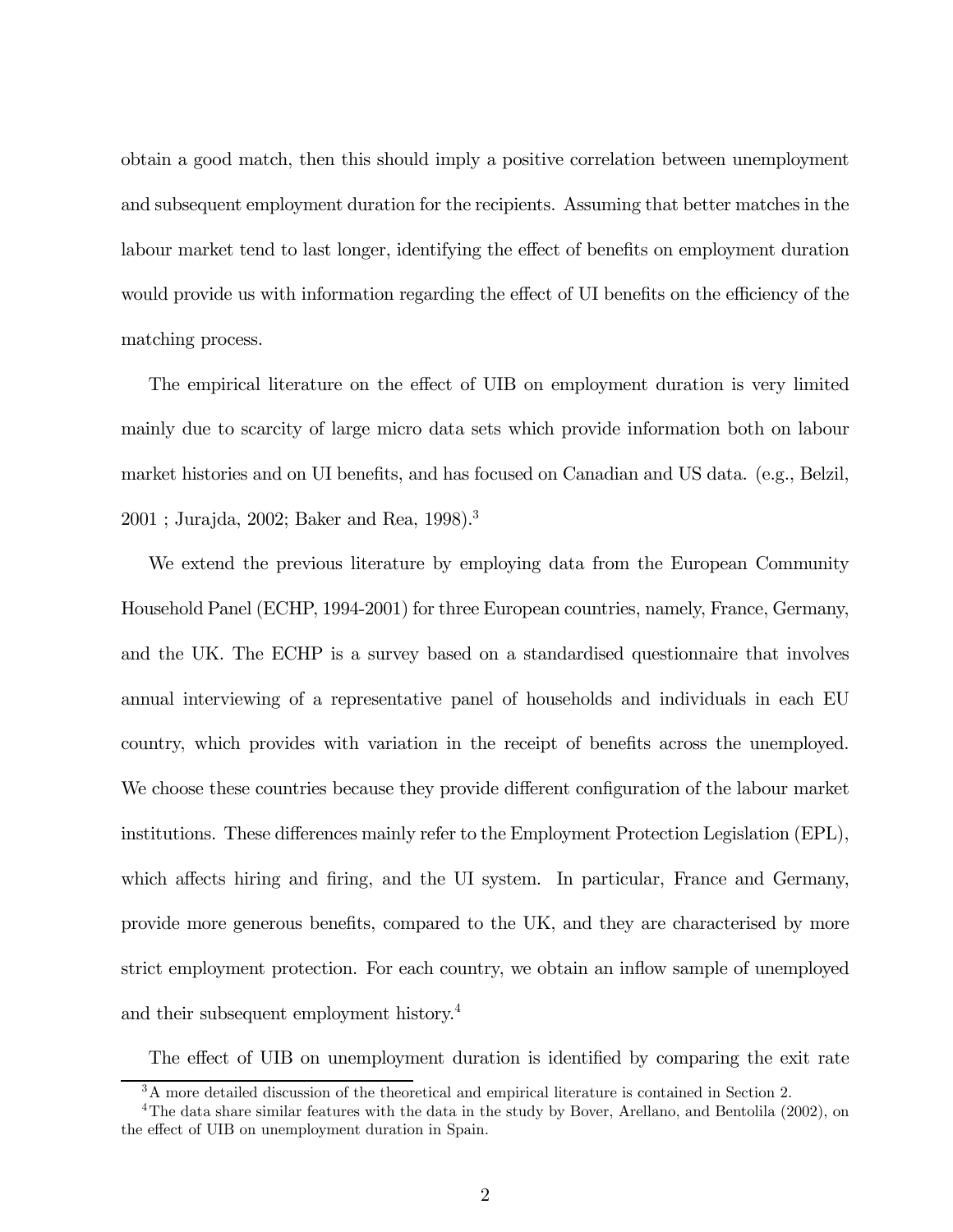of unemployed with and without benefits given unemployment duration and controlling for other individual characteristics. The identification of the effect of UIB on employment duration is obtained by comparing the effect of previous unemployment duration between recipients and non-recipients. The econometric analysis is based on a two-state mixed proportional hazard model allowing for flexible duration dependence and state specific unobserved heterogeneity. The two states in the model are unemployment and subsequent employment. To control for endogeneity of previous unemployment duration on the subsequent employment duration, we estimate unemployment and employment durations jointly allowing the unobserved heterogeneity components to be correlated across the two states.

The results are in accordance with the empirical literature on the effect of UIB on unemployment duration. In particular, we find that recipients, relative to non-recipients, face lower exit rates from unemployment and this effect is significant in all countries. The size of the effect of benefits, in terms of the expected unemployment duration, is higher in France and Germany relative to the UK. In particular, the expected unemployment duration for recipients is 16.75 months in France, 12.27 months in Germany, and 11.38 months in the UK.

Concerning the effect of UI benefits on employment stability, we find that an additional month in unemployment for those who exit unemployment receiving benefits increases employment stability. This positive correlation between previous unemployment and subsequent employment duration for the recipients is statistically significant for the short-term unemployed, i.e. those being unemployed for less than 12 months, in France and Germany. In terms of the expected employment duration, we find that receiving benefits during unemployment increases the time spent in subsequent employment by 6 months in France, by 9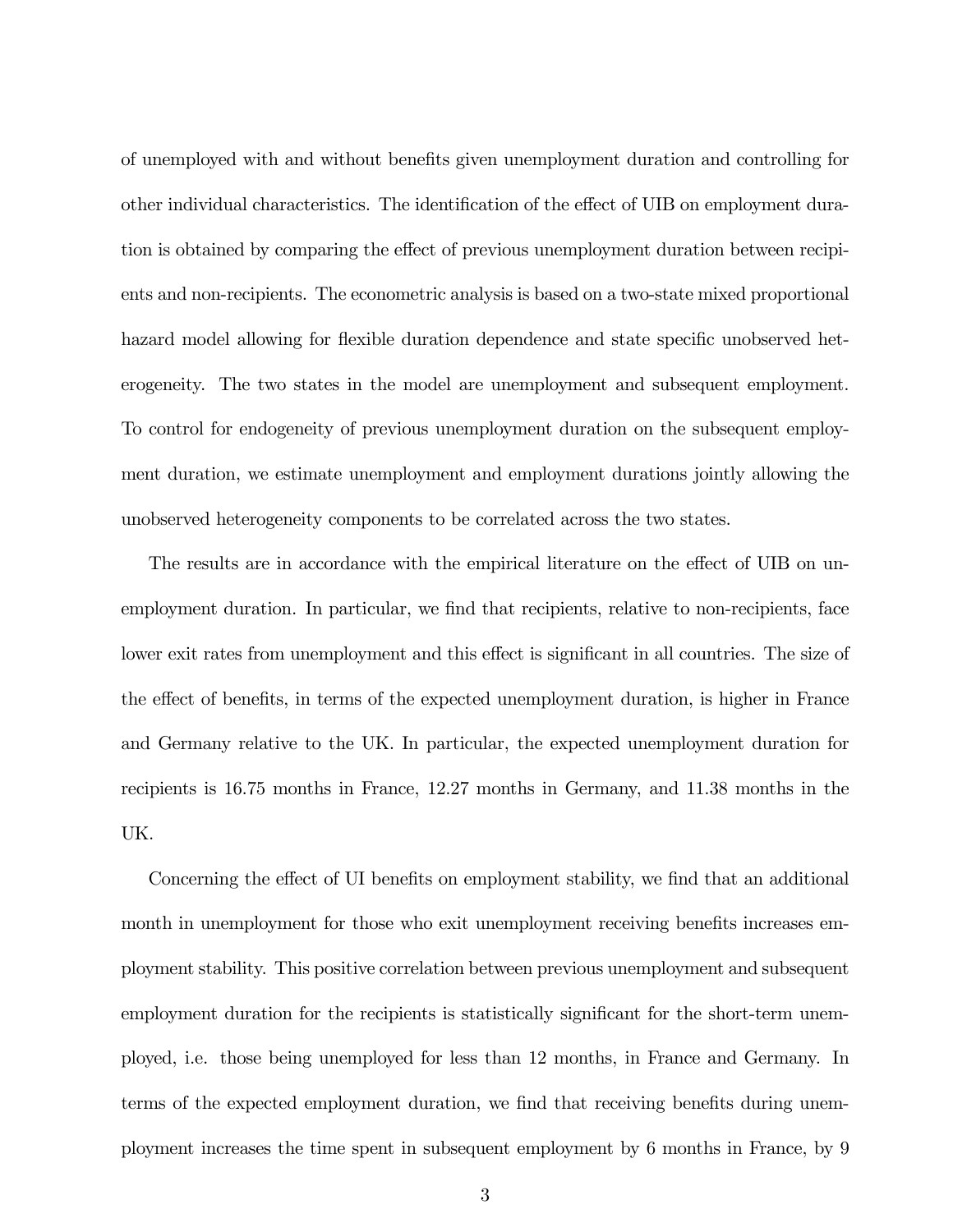months in Germany, and by less than 1 month in the UK. The results indicate that in the countries with more generous benefits, recipients who search for a longer period within the first year in unemployment obtain higher employment stability.

The rest of the paper is organised as follows. Section 2 discusses the theoretical framework and the empirical evidence, while Section 3 describes the data and the institutional features of the countries in the study. The econometric model is presented in Section 4 and the results of the empirical analysis in Section 5. The conclusions of the study are drawn in Section 6.

# 2 Theoretical Arguments and Empirical Evidence

The theoretical analysis for the effect of UI benefits on the escape rate out of unemployment predicts that higher benefits and longer benefit duration lead to longer unemployment spells. The standard framework of analysis is based on models of job search (e.g., Mortensen, 1977; Devine and Kiefer, 1991; Lippman and McCall, 1976). In these models, the representative worker is assumed to choose the optimal search strategy in order to maximise the present value of her lifetime utility which depends on income and leisure. Offers, which are draws from a stationary distribution arrive randomly one at each point in time and the worker has to choose sequentially whether to accept the current offer or to continue searching. The optimal strategy consists of the reservation wage and the optimal search effort. The reservation wage is such that the expected gain from rejecting an offer and continue searching is equal to the value of accepting the current wage offer. The search intensity is determined by the equality of the marginal cost and the marginal benefit of search. The exit rate from unemployment is defined as the product of the probability of receiving an offer times the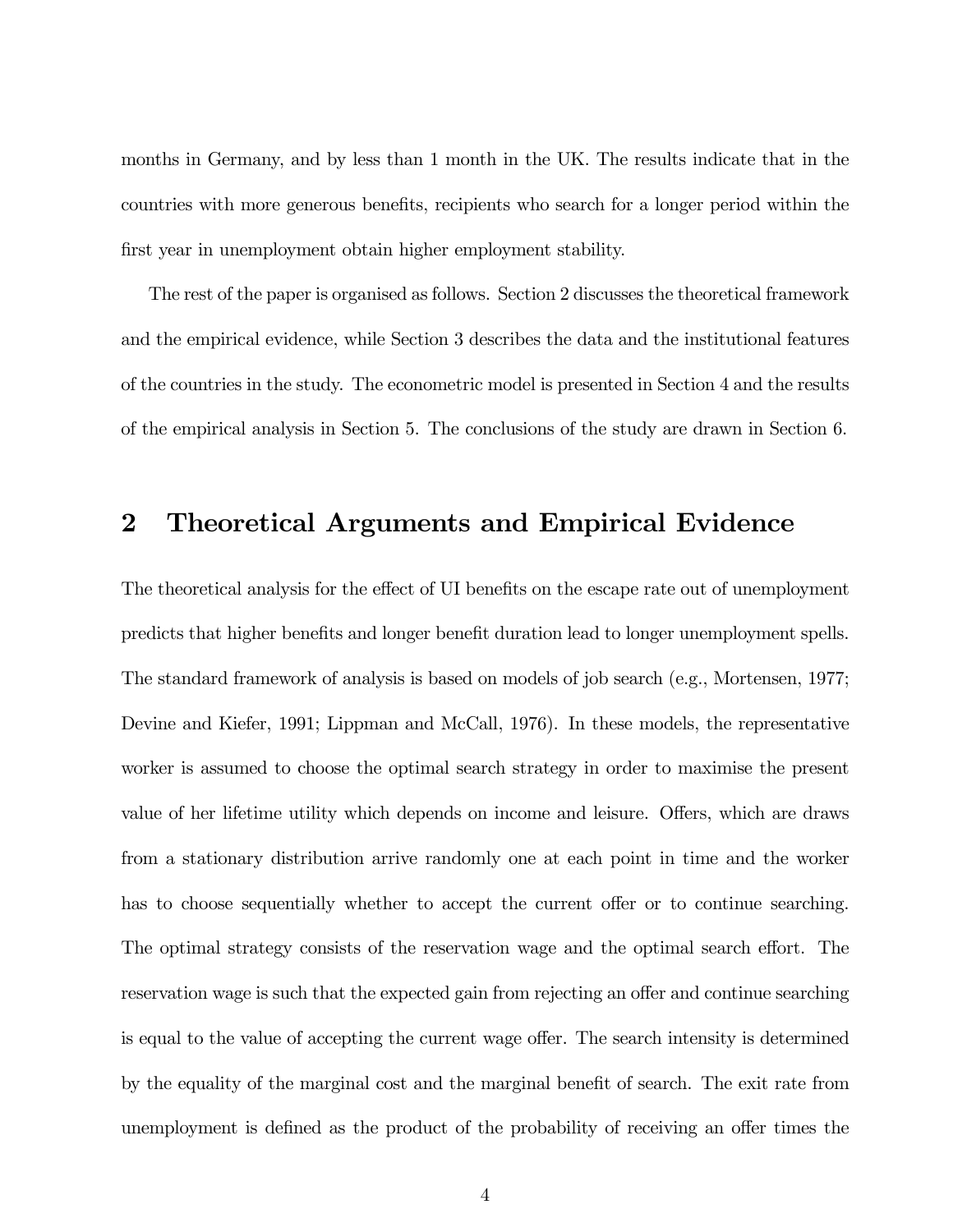probability of accepting it. The exit rate increases with search intensity because the arrival rate of job offers increases. The exit rate also rises as the reservation wage declines since the probability of an offer being accepted increases.

Under this framework, benefit recipients choose higher reservation wages and devote less search effort since the opportunity cost of search is lower. This leads to a drop in the exit rate from unemployment for recipients. Further results have shown that close to benefits exhaustion the unemployment exit rate increases (Mortensen, 1977; Meyer, 1990). The reason is that close to benefit termination the value of being unemployed drops, so the marginal benefit of search increases and the reservation wage falls leading to a higher exit rate.

This disincentive effect of the UIB system has been the conventional wisdom in modern labour economics. However, UI benefits can have an effect not only on the unemployment duration but also on the post-unemployment outcomes. There are two channels through which the effect of benefits on the subsequent employment has been illustrated.

The first, which has been discussed more in the literature, focuses on the effect of UI on the post-unemployment wages. As long as benefits lead to higher reservation wages, this should be reflected on the wages offered by the subsequent job. In an early study, Ehrenberg and Oaxaca (1976) found a positive effect of benefits on post-unemployment wages. More recently, Addison and Blackburn (2000) review the literature and provide results which suggest a weak effect.

The second channel, suggests that benefits can have an effect on the subsequent employment duration by allowing the unemployed to accept job offers which are compatible with their skills and therefore less likely to dissolve. Marimon and Zilibotti (1999), developed an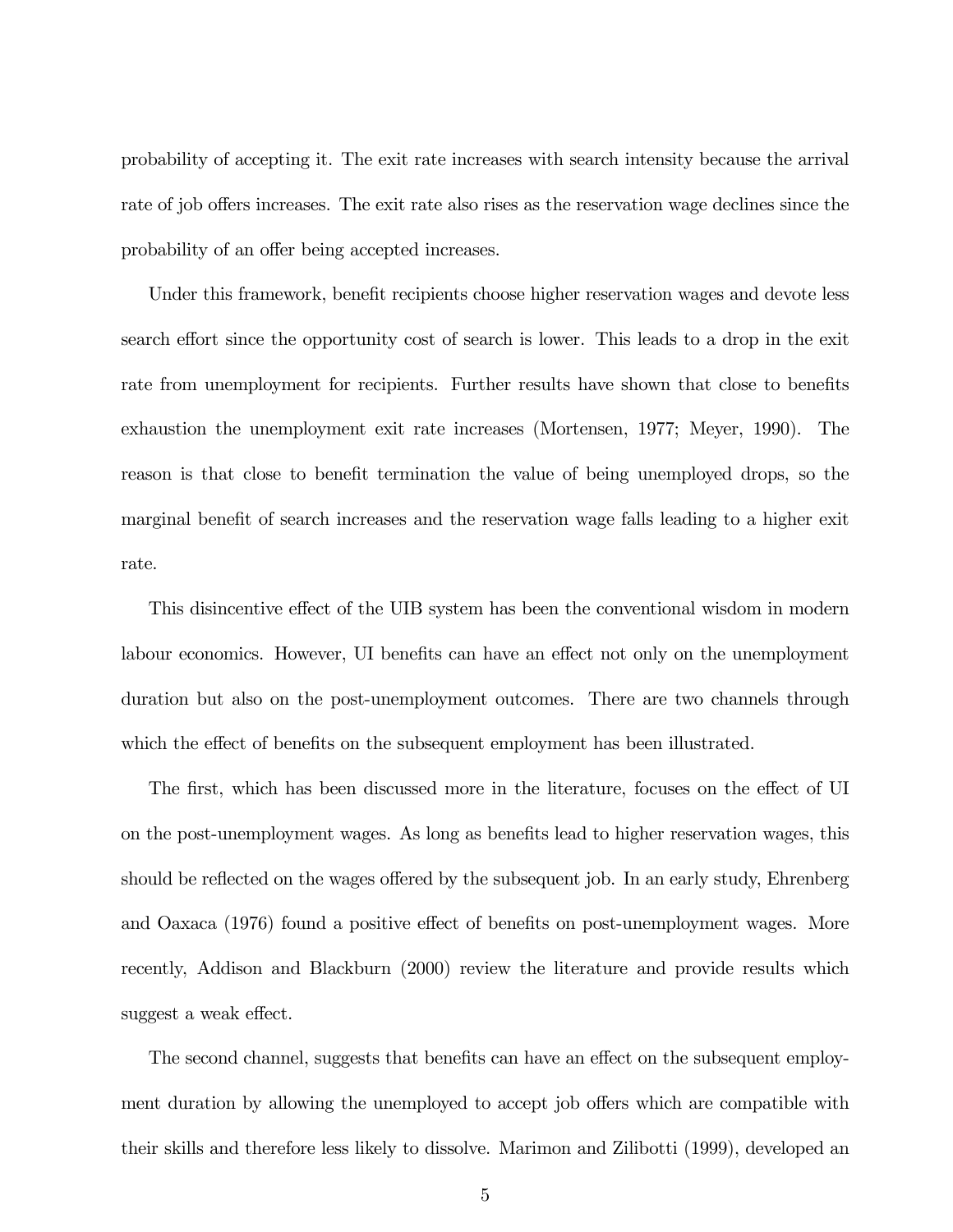equilibrium search-matching model in which UIB has the standard effect of reducing employment, but also helps workers to get a suitable job. Following Burdett (1979), unemployment benefits provide a "search subsidy" for giving the unemployed the time to find not just a job, but the "right job". In particular, unemployed without benefits might accept unsuitable jobs. On the other hand, generous benefits can make the unemployed very selective and reject matches which would have been socially efficient.

Other theoretical arguments based on the implicit contract literature suggest that UIB can affect employment duration by inducing layoffs. The analysis is forward-looking in the sense that the future entitlement of benefits makes an optimal response of a firm, which faces demand fluctuations and firm specific human capital, to lay off workers with high level of UI entitlement and recall them back close to benefits exhaustion (Feldstein, 1976).

The empirical literature on the effect of UI on re-employment duration is rather limited mainly due to the scarcity of large micro data sets which provide information both on labour market histories and on UI benefits and has focused on Canadian and US data. Belzil (2001), studies the effect of the UI benefits on the exit rate from unemployment and subsequent employment using an inflow sample of unemployed from administrative files of the Canadian unemployment insurance program. He distinguishes between the "Matching" hypothesis and the "Adverse Selection" hypothesis. The first suggests that there is a positive correlation between the unemployment duration and subsequent job duration for benefit recipients, while the second refers to a spurious correlation between unemployment and subsequent job duration due to unobserved heterogeneity. His findings suggest that both hypothesis contribute to explain the observed correlation between unemployment duration and subsequent job duration. However, the effect of UI benefits is rather weak. In particular,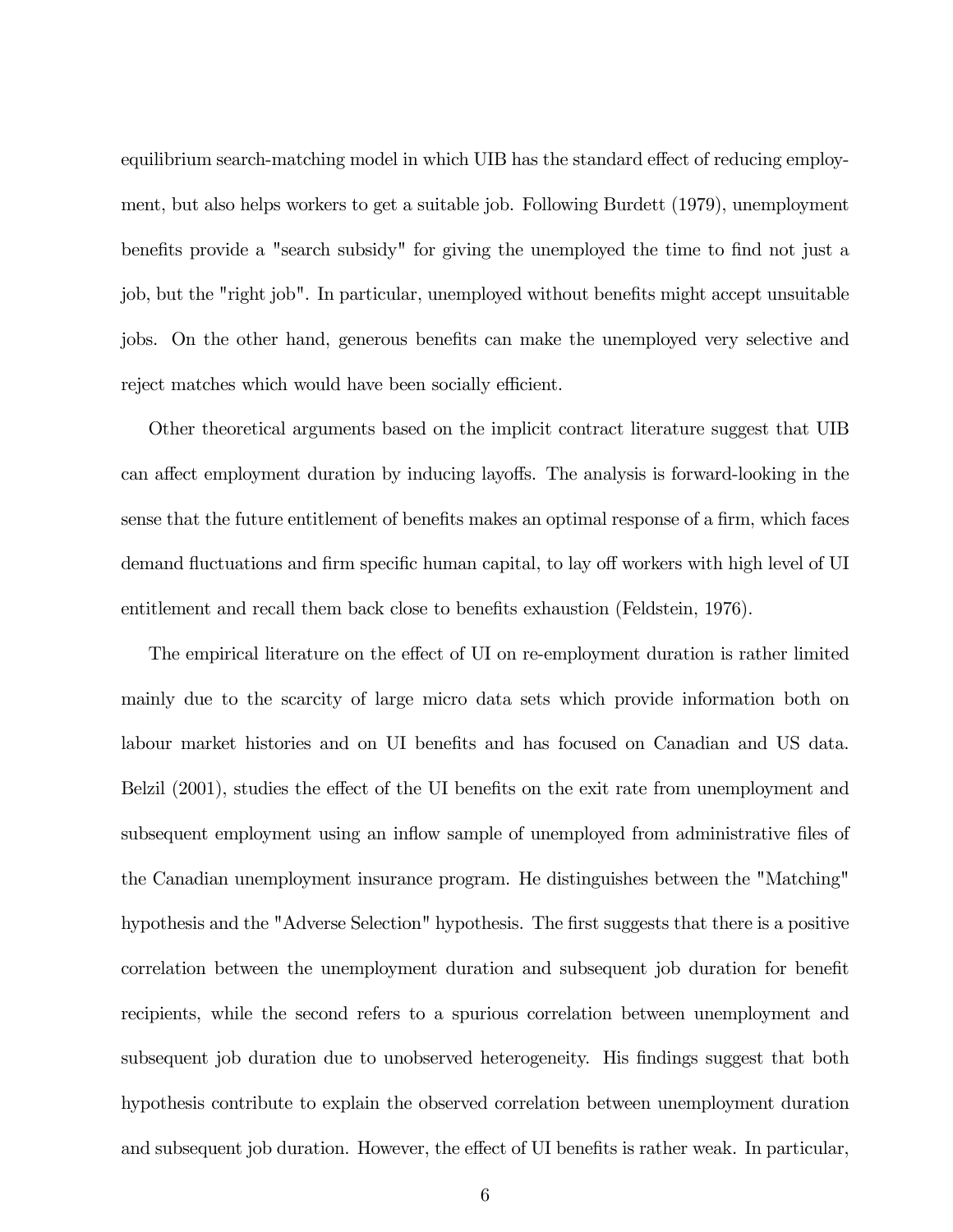he reports that increasing the maximum benefit duration by one week would raise expected unemployment duration by 1.0 to 1.5 days, but raise expected job duration by only 0.5 to 0.8 days.

Baker and Rea (1998), adopting the forward looking-approach, they examine whether the requirements that workers must satisfy to become eligible for benefits in the future affect employment duration. Employing Canadian data, they find a significant increase in the employment hazard in the week that an individual satisfies the eligibility requirement in many regions of the country. Jurajda (2002), looks also at the effect of future entitlement to UI benefits on the probability to exit employment, using US data on labour market histories of displaced workers. Estimating a competing risk duration model he finds that being entitled to UI benefits significantly increases the layoff hazard. However, neither the length of potential UI entitlement nor the level of UI benefits affect the layoff hazard. Finally, the quit hazard is not affected by any of the UI system parameters.

## 3 Data Description

The analysis is based on individual data from the European Community Household Panel (ECHP, 1994-2001). The ECHP is a survey based on a standardised questionnaire that involves annual interviewing of a representative panel of households and individuals in each country, covering a wide range of topics including demographics, employment characteristics, education etc. In the first wave, a sample of some 60,500 nationally represented households - approximately 130,000 adults aged 16 years and over - were interviewed in the then 12 Member States. There are three characteristics that make the ECHP relevant for this study.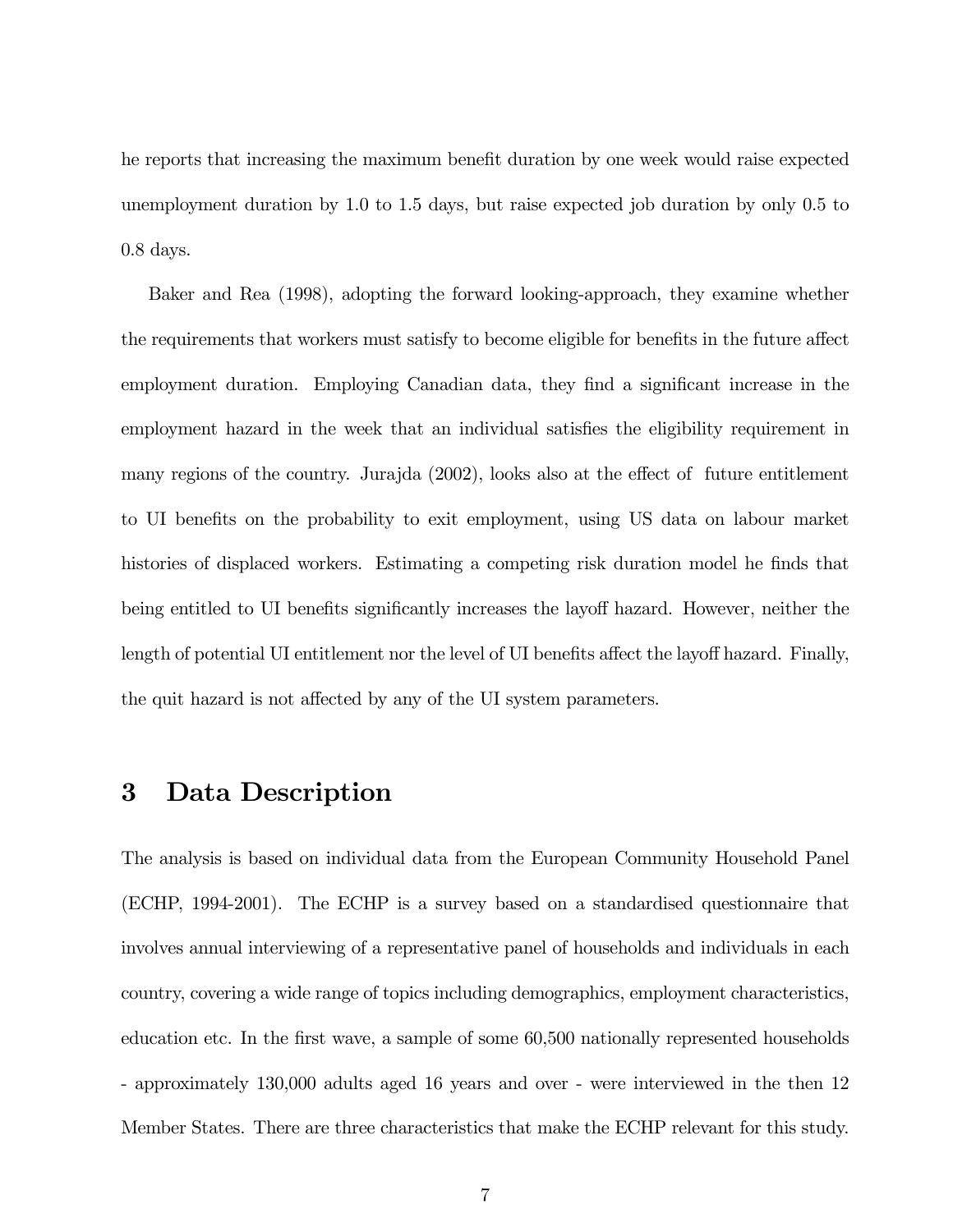That is, the simultaneous coverage of employment status, the standardized methodology and procedures yielding comparable information across countries and the longitudinal design in which information on the same set of households and persons is gathered. The countries studied are France, Germany, and the UK. We choose these countries because they provide different configuration of the labour market institutions. These differences mainly refer to the Employment Protection Legislation, which affects hiring and firing, and the Unemployment Insurance system.

Using the calendar of activities for the years 1994-2001, which provides monthly information of the labour market status in the previous year, we construct individual labour market histories up to December 2000. The sample consists of an inflow of male individuals in unemployment after the date of interview in year 1994 until December 1999. We restrict entry into unemployment before the end of 1999, so that there is information on the labour market history of at least one additional year following the entry into unemployment (up to the end of 2000). The analysis is focused on males because of their higher attachment to the labour market and we consider single spells of unemployment and subsequent employment.

Unemployment spells can end in one of the following two ways: by entering employment, or by exiting the labour force. Unemployment spells that last longer than the end of 1999 are treated as right censored. Transitions from unemployment to employment are considered as completed spells, while transitions from unemployment out of the labour force are considered as continued unemployment spells. The unemployed who exit the labour force can either become employed, re-enter unemployment, or remain out of the labour force. That is, the duration of unemployment for those who have been out of the labour force is the sum of the duration of the first unemployment spell and the duration of the spell out of the labour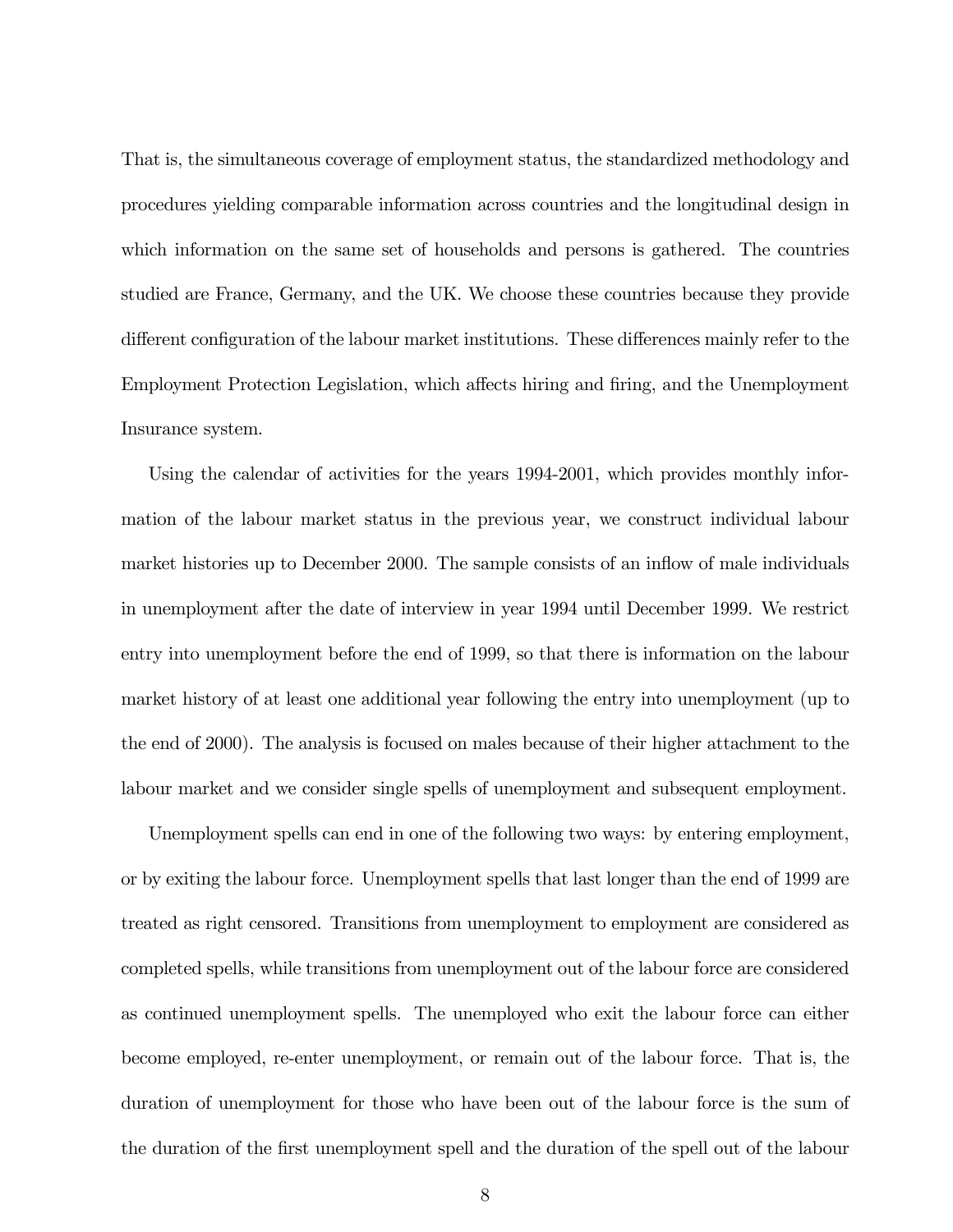force.

Transitions in the sample are depicted in Table (1). The first panel shows that out of the 1664 total number of unemployment spells in all countries, 66.17 per cent (1101 spells) terminated with a transition to a job, while 7.93 per cent (132 spells) were right censored. The remaining 25.90 per cent (431 spells) exited the labour force after the first unemployment spell. From the 431 spells who exit the labour force, 22.74 per cent (98 spells) entered employment after a remaining for some time out of the labour force, 33.41 per cent (144 spells) are right censored since they remained out of the labour force until the end of the observation period, while the remaining 43.85 per cent (189) re-entered unemployment. These last spells are treated as right-censored unemployment spells. That is, the majority of the individuals who reported that they exit the labour force after the initial spell of unemployment, either re-entered unemployment or obtained a job. The rest of Table (1) includes the transitions separately for each of the three countries in the study showing a similar pattern.

### 3.1 Description of Data on Unemployment Insurance

#### 3.1.1 Benefit Indicator

Information on unemployment benefits in the ECHP is rather limited and is based on two main sources. The first, refers to the question of whether an unemployed receives benefits at the time of the interview. The second, refers the amount of benefits received during the year. We need to combine both these sources to determine whether an unemployed receives benefits during a spell. This is particularly relevant for short spells. Relying only on whether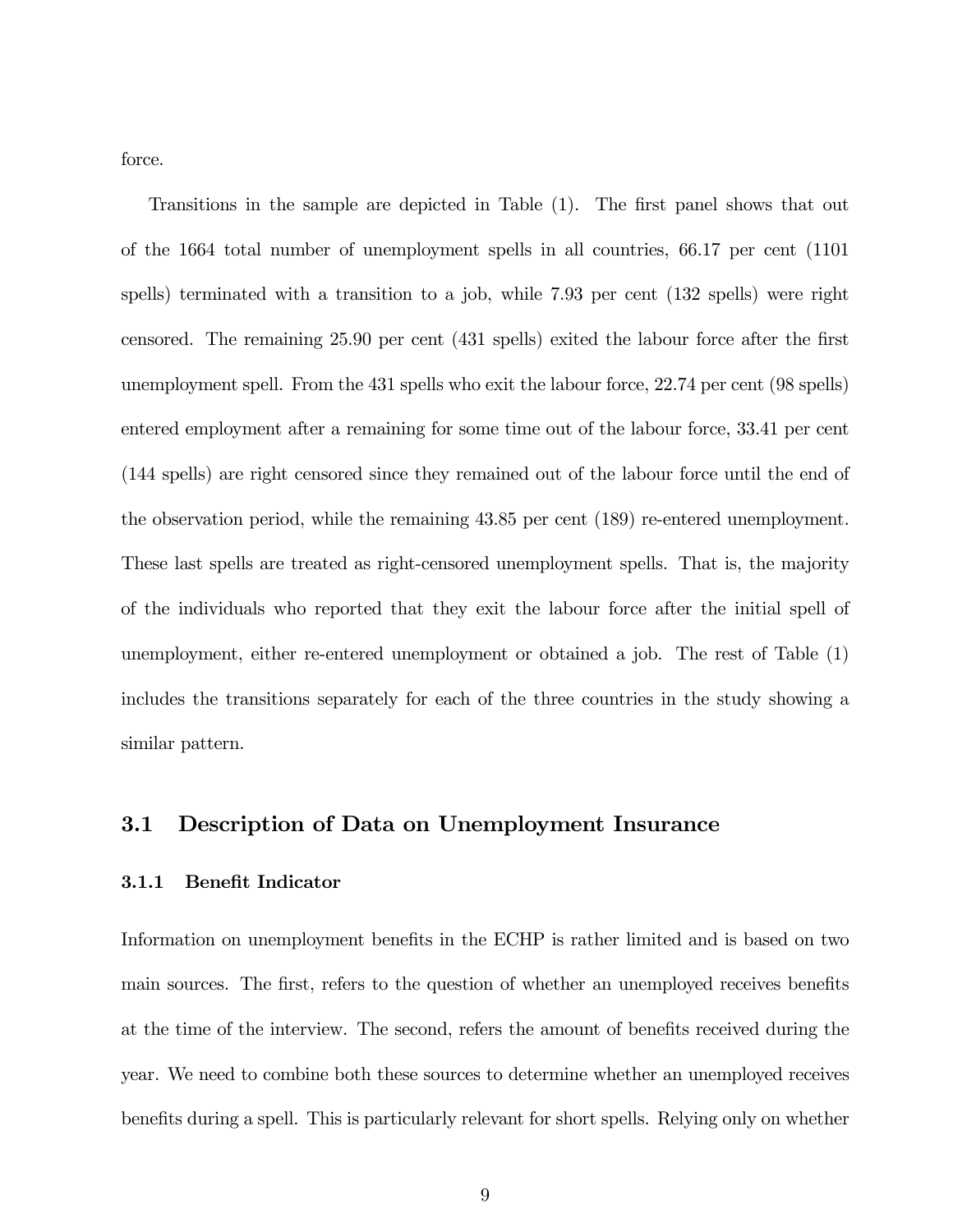Figure 1: Types of unemployment spells



an unemployed receives benefits at the time of the interview can be uninformative for short spells given that they might not coincide with the time of any interview.

For instance, for spells of type C in Figure (1) which are long enough to reach the time of the next interview, the information on receipt of benefits at the time of the next interview is used. However, this source of information is not sufficient to distinguish recipients vs. non recipients for spells like A or B in Figure (1). For these spells, the information on the amount of benefits received during the year in which the spell has started is used. That is, a positive amount of benefits is associated with the receipt of benefits.

The need to rely on the information for the amount of benefits received during a year to identify receipt of benefits creates some difficulties in the case an individual experiences two unemployment spell within a year. The reason is that it is not immediately clear whether the amount of benefits received refers to the first, the second, or to both spells. Notice that the spells in the sample start after the first interview in 1994 (Spells A, B or C).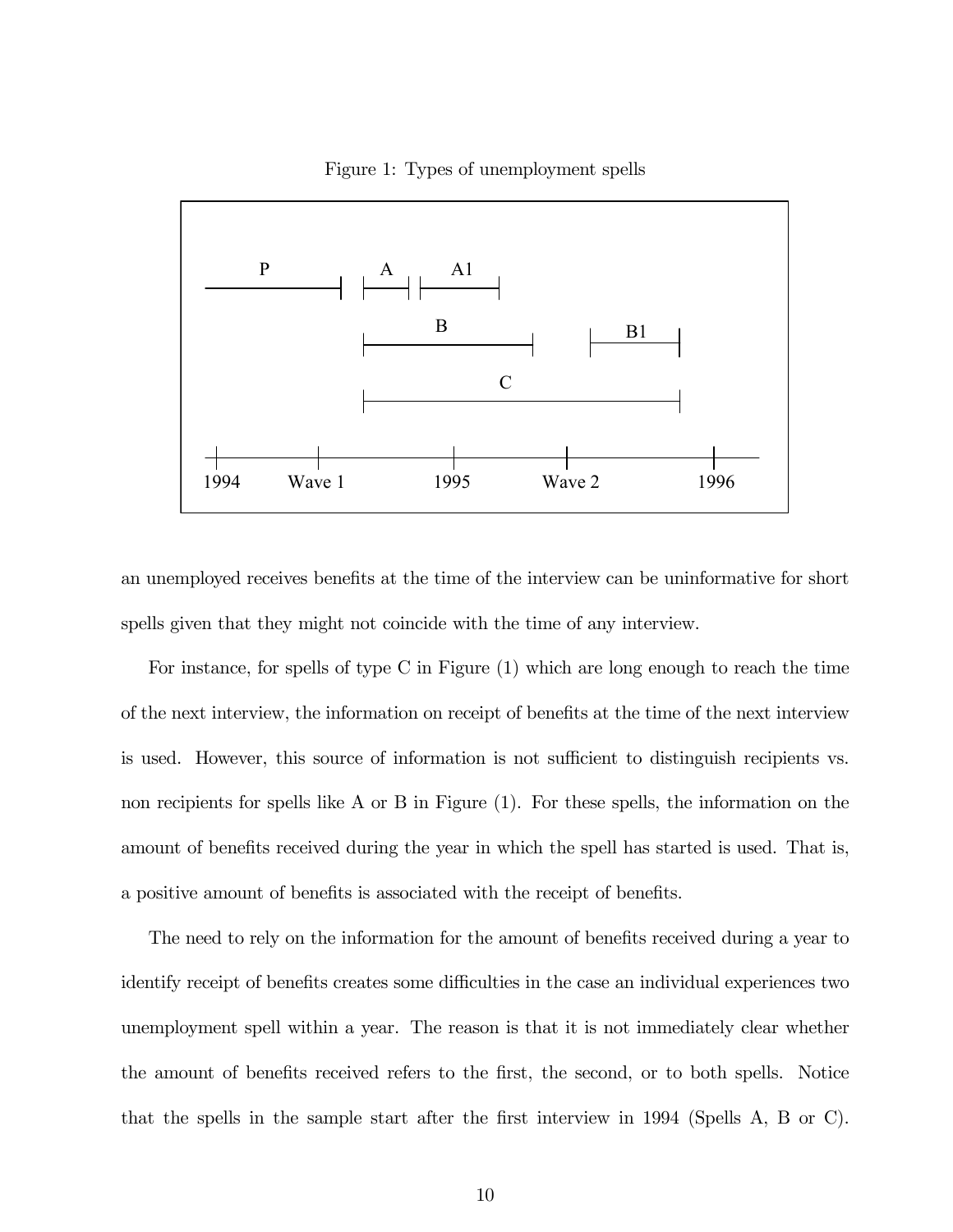However, an individual could be unemployed twice in the year in which the first spell starts, if another spell has started before the 1994 interview (Spell P), or if the individual re-enters unemployment after the first spell in the same year (Spells A and A1, or B and B1).

For those who experience another unemployment spell (Spell P) before entering unemployment and receive benefits during the year of entry, both sources of information on benefits are used to infer the benefit status. That is, if the spell is long enough so that it reaches the month of the following interview (Spell C), the dummy for receiving benefits at the time of the interview at the next wave is used. If the spell is not long enough to reach the next interview, but it reaches the following year (Spell B), then the amount of benefits received in the following year is used to infer whether the unemployed received benefits during this spell. Inference for spells of type A is not possible when another spell P exists and the unemployed receives benefits during that year. Another type of spells for which we cannot infer the benefits status are spells followed by another spell in the same year. This is shown in Figure (1) as a combination of spells B and B1. If the individual receives benefits in both years then it is not possible to associate them with one of the two spells. Notice that in this case no spell coincides with a month in which the individual has been interviewed. The same holds for the combination of spells A and A1.

Therefore, it is possible to identify recipients and non-recipients, except for cases in which the unemployment spell is very short and does not coincide with any month of an interview, the individual experiences another spell, and receives benefits in the same year. These cases are dropped from the analysis.<sup>5</sup> Although these cases are few relative to the initial sample,

<sup>&</sup>lt;sup>5</sup>For France, the initial inflow sample consists of 635 spells from which 90 have missing benefit indicator. For Germany, the initial sample is 914 spells with 88 missing the benefit indicator, while for the UK the initial sample is 464 with 43 missing benefits.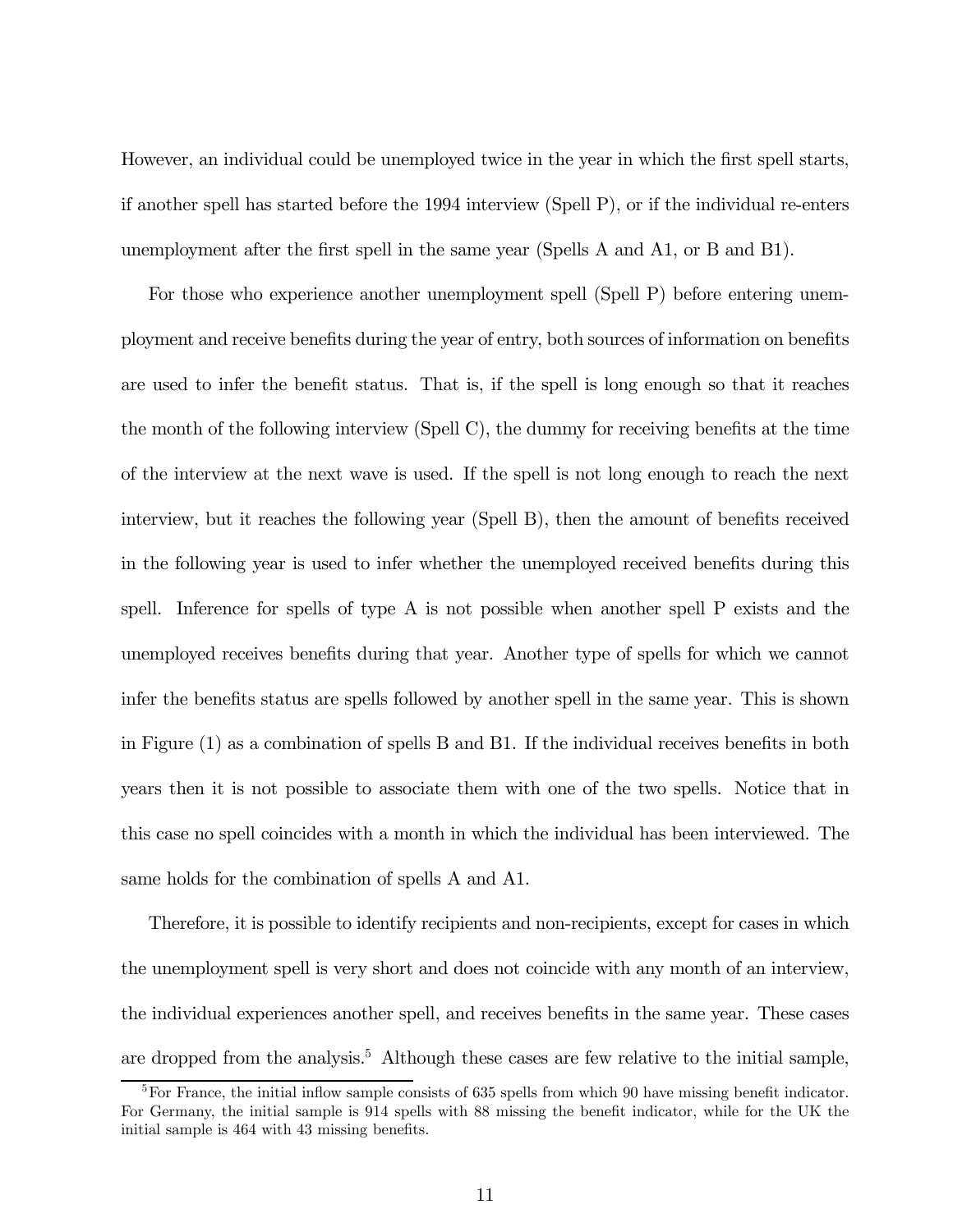it is likely that they create some selection bias since they tend to consist of spells with short unemployment duration. In the next section, we describe a procedure that is used to correct for this possible selection bias by giving additional weight to the spells in the sample with unemployment duration equal to the duration of the spells dropped.

#### 3.1.2 Benefit Duration

Regarding the duration of benefits, the ECHP does not include any such information. However, we can construct a measure of benefits duration using the two sources of information on benefits used so far and the unemployment duration.6 This constructed benefit duration variable coincides with unemployment duration for those who have not exhausted their benefits before leaving unemployment. That is, the duration of benefits is censored although this censoring is of a different kind compared to the censoring of the unemployment duration. Combining the information on the receipt of benefits with the amount of benefits we can identify those who have exhausted their benefits.

To see this, consider the spell of type C in Figure (1). If the unemployed does not receive benefits at the time of the next interview but has received benefits during the year in which entered unemployment, then is considered as a benefit recipient who has exhausted benefits at the end of 1994. Similarly, if an unemployed with a spell of type B receives benefits in 1994, but not in 1995, then is considered as if the benefits were exhausted at the end of 1994. For long spells, a comparison of the benefit receipt indicator at the different waves provides information on benefits exhaustion. That is, if an unemployed receives benefits at the interview in wave 2, but does not receive any more benefits at the interview in wave 3, it

 ${}^{6}$ Bover, Arellano, and Bentolila (2002) use data with similar features.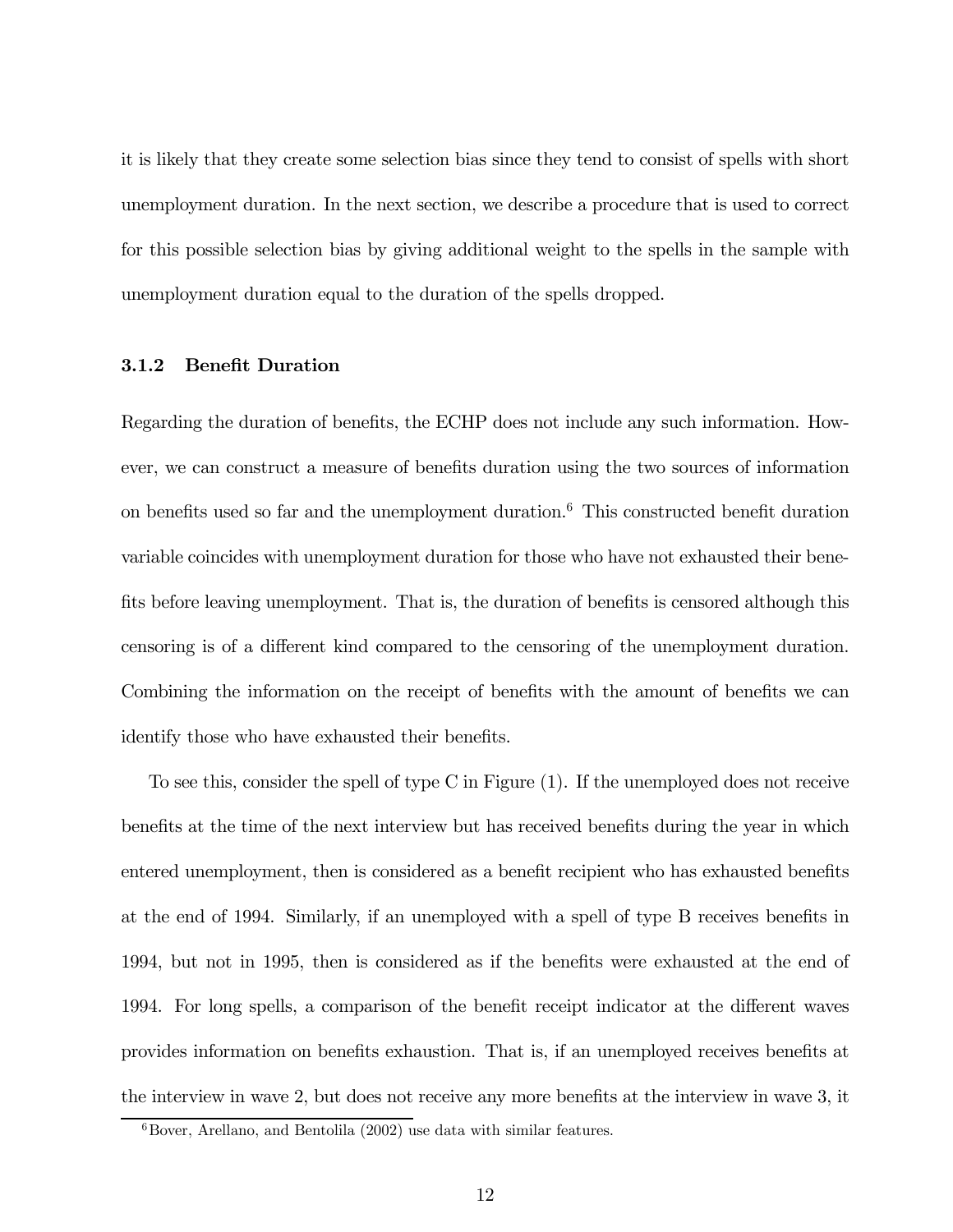is assumed given that is still unemployed that has exhausted the benefits at the end of 1995. Finally, for short spells of type A the benefit duration coincides with the unemployment duration.

Therefore, the data are asymmetric in the two durations and a monthly benefit indicator variable  $I(t_b \geq t_u)$  is constructed, which is equal to 1 if  $t_b \geq t_u$ , that is, if unemployed still receive benefits, where  $t_b$  refers to the duration of benefits and  $t_u$  to the duration of unemployment.

### 3.2 Descriptive Statistics

The explanatory variables used in the analysis, apart from the benefits indicator, include age, education, the labour market status of the spouse (for those having a spouse), job type (if an unemployed person enters employment), and year dummies. In France and Germany, as Table (2) shows, around 75 per cent of the unemployed have finished secondary or less than secondary education, while in the UK, 50 per cent of the individuals have finished higher education. Table (2), shows also that the unemployed are younger in France. The share of the unemployed in the sample receiving benefits is 45 per cent for France, 66 per cent for Germany, and 30 per cent for the UK. It is the feature of our data that provides this variation in the receipt of benefits since we are drawing an inflow sample into unemployment from a representative survey of the population. It is usually in administrative data the case in which non-recipients is a minority with certain characteristics, such as seasonal workers. Nevertheless, it is expected that receipt of benefits is associated with certain individual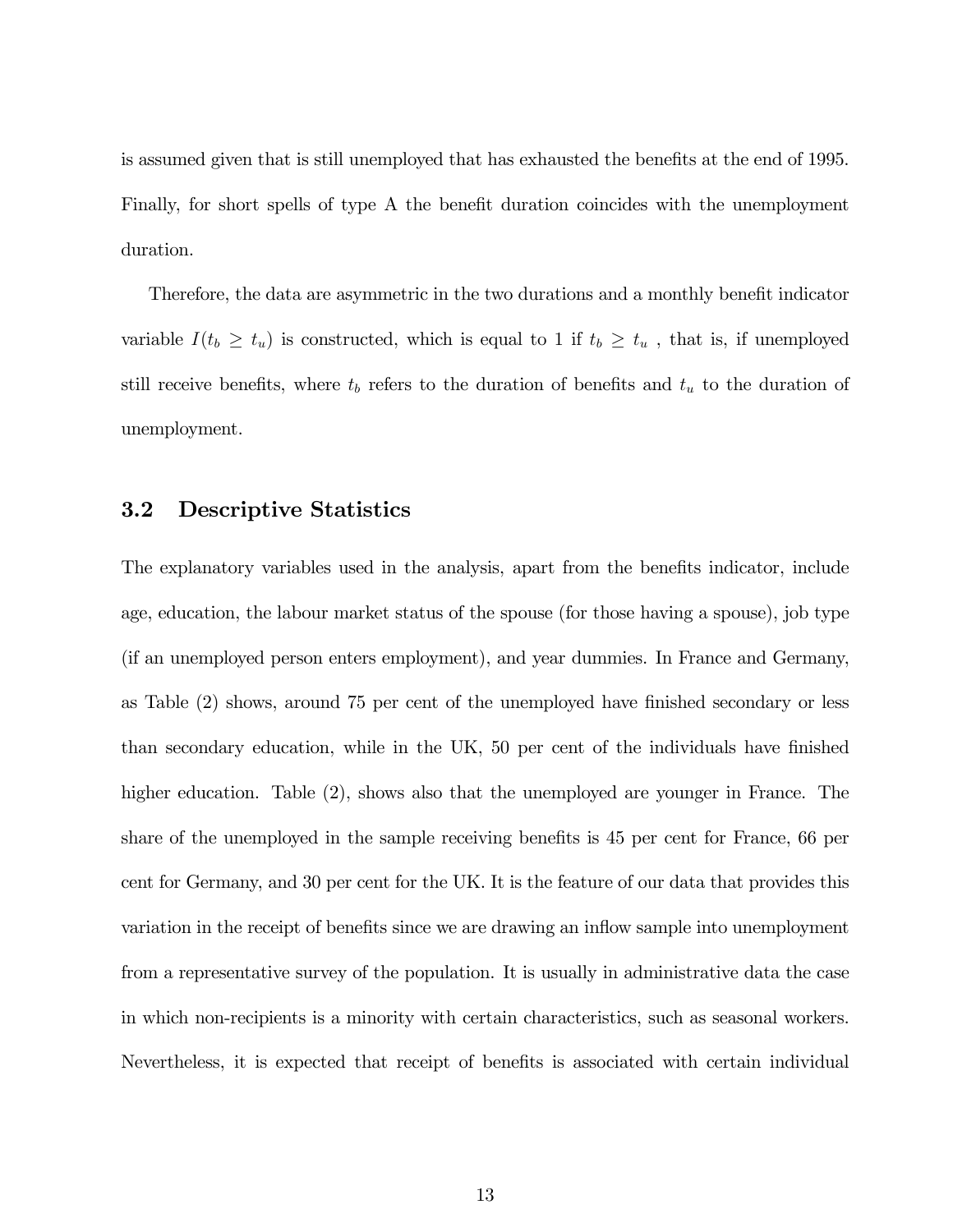characteristics some of which are observed, while others are unobserved.<sup>7</sup> As Table  $(3)$ reports, benefit recipients are less educated than non-recipients, and they are older. Also, recipients are more likely to be married relative to non-recipients.

#### 3.2.1 Empirical Hazards

Empirical unemployment hazards by benefits for each country are shown in Figure (2). The empirical hazard is given by the proportion of the individuals who are still unemployed at time t and exit unemployment at time t. We distinguish between unemployed with and without benefits. The latter include those unemployed who have never received benefits and those who have received benefits during the unemployment spell, but for a shorter period than the duration of the spell. For all the countries, non-recipients face higher hazard rates from unemployment during the initial part of the spell. The decreasing hazard rate observed could be either due to duration dependence, or due to individual characteristics affecting the exit rate from unemployment. Individuals with characteristics which affect positively the exit rate will leave first, so the drop in the empirical hazard could be due to the remaining individuals having characteristics which do not favour exiting from unemployment. The econometric analysis in the next section tries to distinguish these effects.

Figures (3), presents the empirical employment hazard by benefits for each country. The baseline hazard follows the same pattern between recipients and non-recipients in each country. During the first months of the employment spell, individuals who were receiving benefits at the time of their exit from the preceding unemployment spell have lower exit rates. There is a spike of the hazard from employment around the first 12 months which

<sup>&</sup>lt;sup>7</sup>In the econometric model in the next section we describe how to control both for observed and unobserved characteristics in the framework of duration analysis.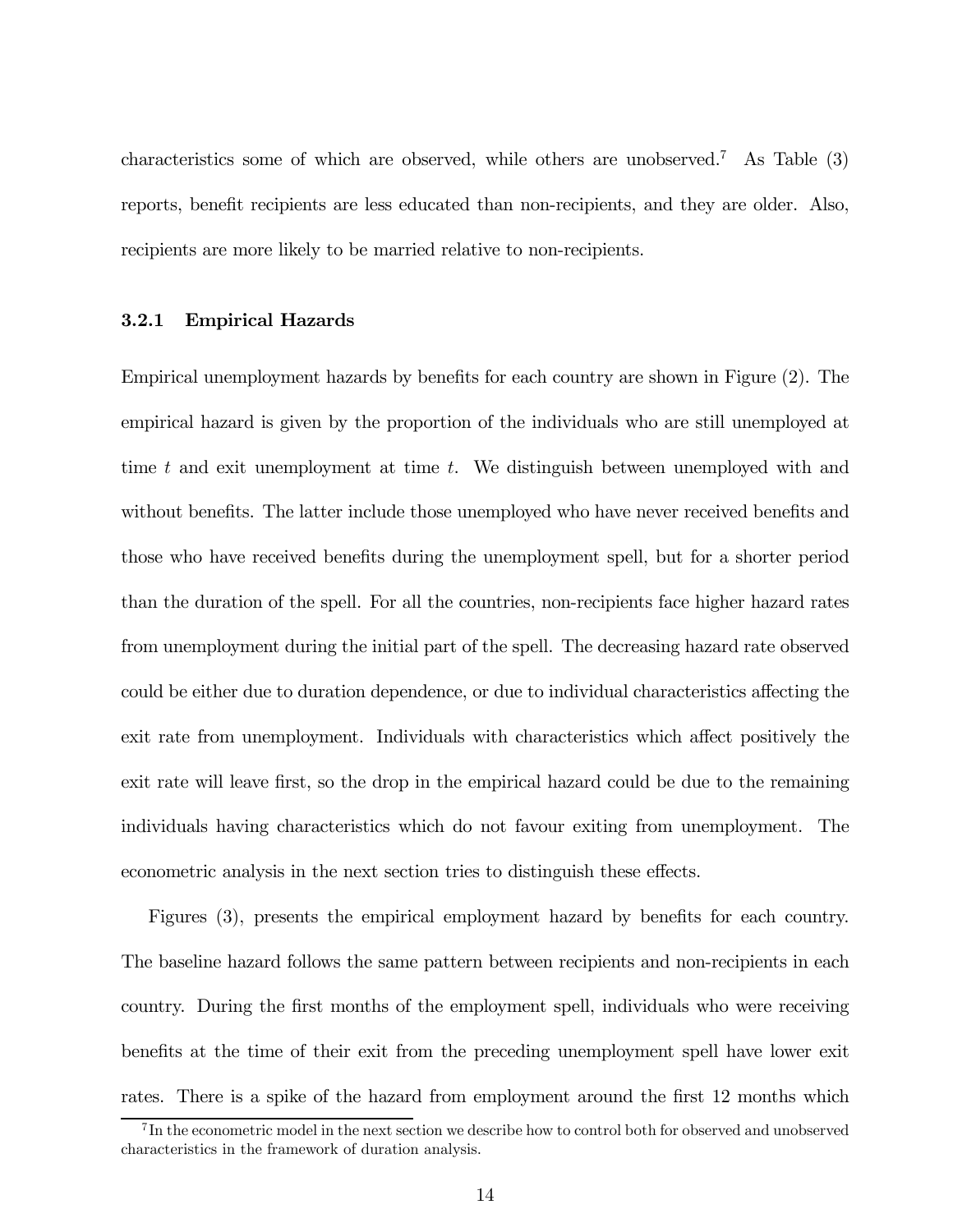must be related to the fixed term contracts, while afterwards the hazard falls with duration.

### 3.3 The Unemployment Insurance System

The key features of the unemployment insurance benefit system are the amount and the duration of benefits. There is a distinction between Unemployment Insurance (UI) and Unemployment Assistance (UA). When an individual is either not eligible or no longer eligible for UI, he or she may seek UA benefits. UK has the lowest replacement ratios of UI, as can be seen in Table (4). The unemployment benefit in the UK is a flat rate covering 30 per cent of the average wage. Payment of UA is flat in France and the UK, and 53 per cent of previous wage in Germany, while in all countries UA is means-tested. Eligibility conditions for both UI and UA vary across these countries in terms of the length of previous employment. For France, unemployed are eligible for benefits conditional they have been employed for 4 months in the last 8 months, while for Germany, the condition is 360 days in the last 3 years.

Duration for UI varies by employment record and/or by age in France and Germany, as can be seen in Table (5). France has the highest UI benefit duration (up to 60 months). Duration of UA is indefinite in France, Germany and the UK. This institutional information indicates that the UI system in France and Germany is more generous relative to the UK, both in terms of the level and the duration of benefits.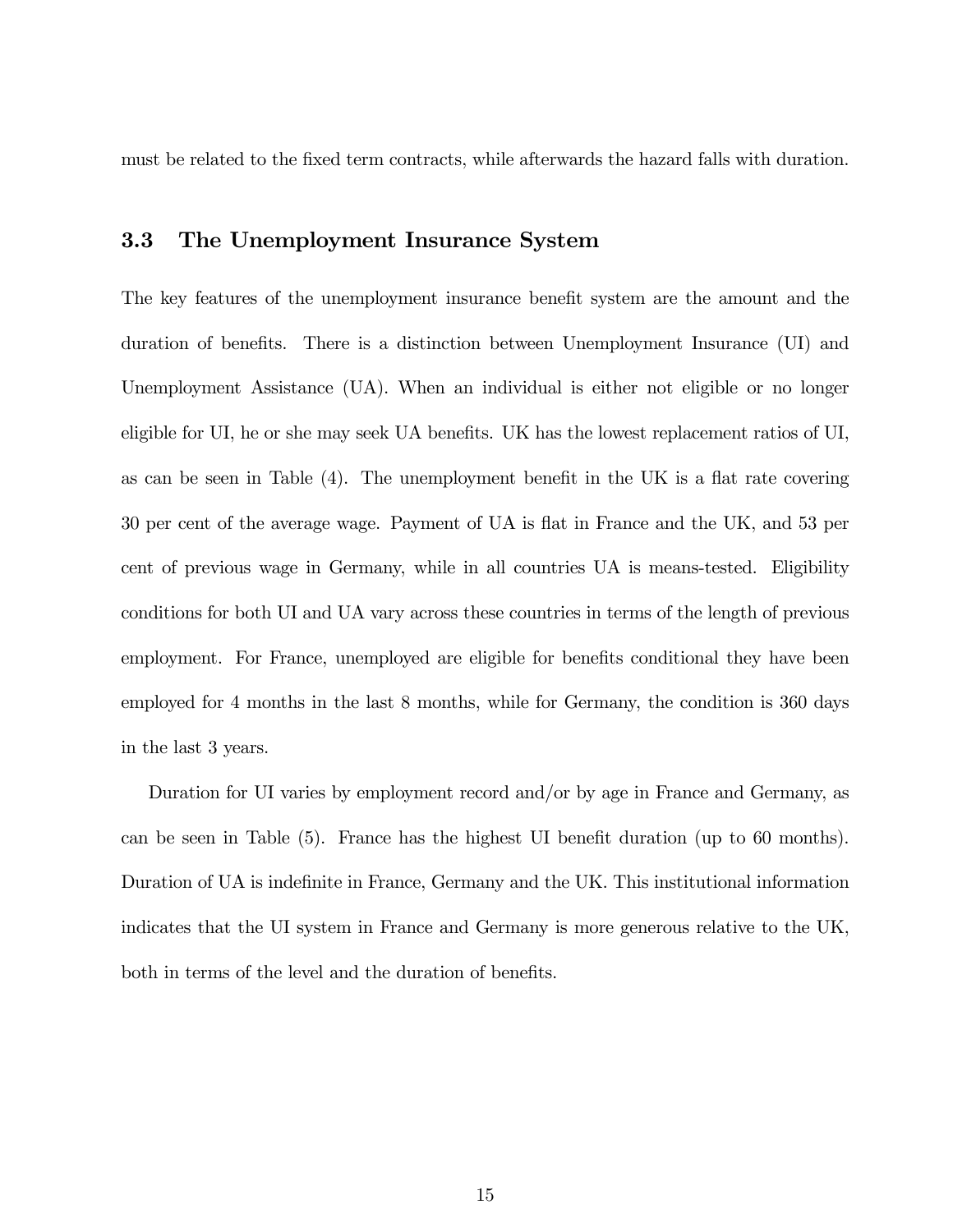### 4 Econometric Model

To estimate the effect of unemployment benefits on unemployment and subsequent employment, both transitions are modeled. Each transition is assumed to follow the proportional hazard (PH) specification with a flexible baseline hazard. Individual differences in the hazard rate of unemployment are explained by the observed characteristics  $X$ , the elapsed duration itself  $t_u$ , and a time-varying dummy variable  $I(t_b \geq t_u)$ , which indicates whether an individual receives benefits in each month during the unemployment spell.

For no recipients  $(t_b = 0)$  and for those who have exhausted their benefits  $(t_b < t_u)$ , the indicator variable  $I(t_b \geq t_u)$  is zero. For those who still receive benefits  $(t_b \geq t_u)$ , it takes the value of one. The effect on the hazard for those still with benefits is assumed to be the same independent of the actual benefit duration. This assumption is made since we cannot condition on the whole path of benefits duration, as it is not observed. That is,  $I(t_b \ge t_u)$  is predetermined and not strictly exogenous.8

Differences in the hazard rate out of *employment* are explained by the observed characteristics X, the elapsed employment duration  $t_e$ , the completed unemployment duration  $\tau_u$ , and an interaction of an indicator of benefit receipt during the transition from unemployment to employment  $b_u$ , with unemployment duration.

We start from the simple case in which each transition is estimated separately assuming independence between the two processes. That is, conditional on observed characteristics, the process by which unemployed become employed is independent of the process by which they exit the subsequent employment.

<sup>8</sup>Bover, Arellano, and Bentolila (2002), provide a detailed discussion on this issue.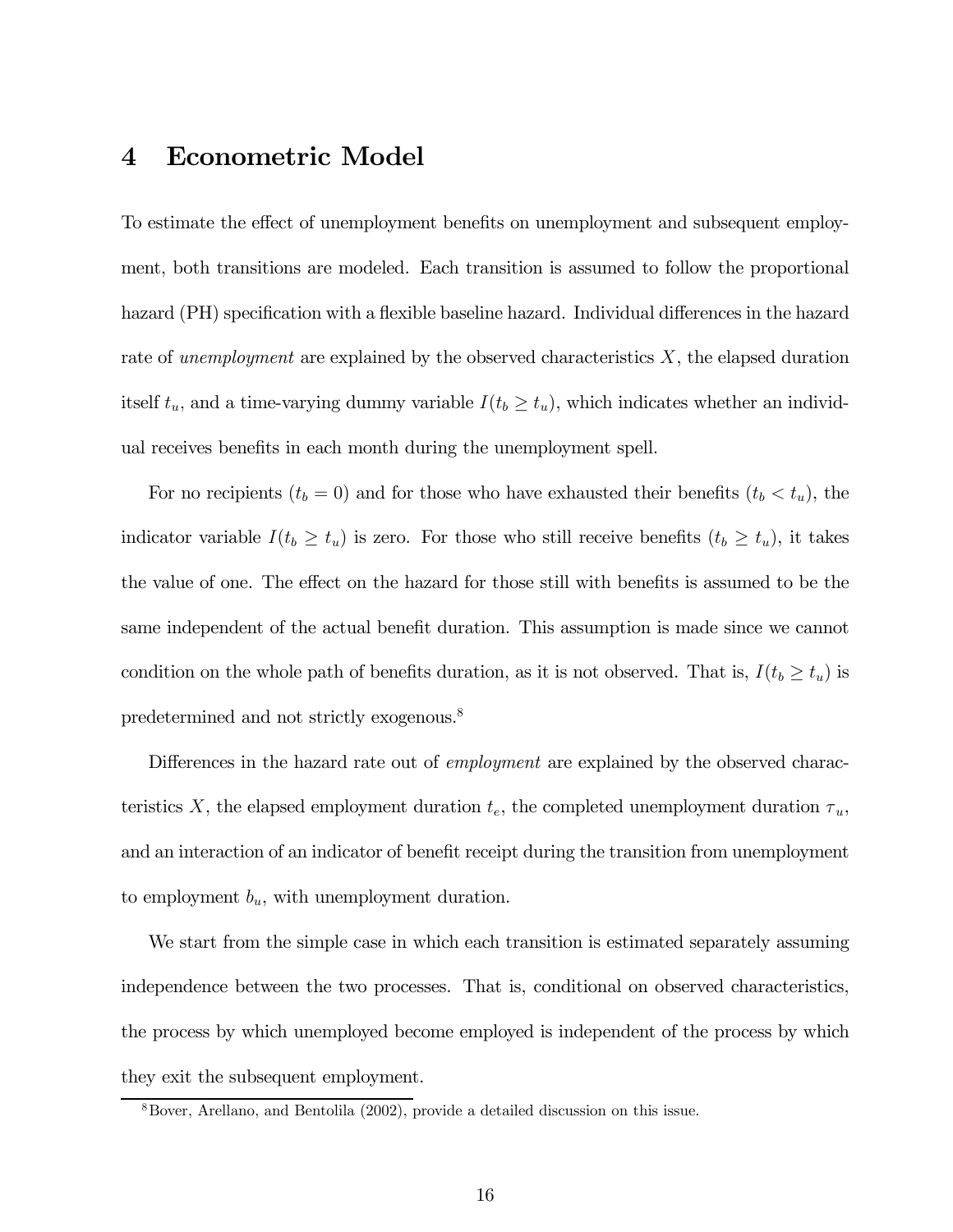The transition rate from unemployment to employment at time  $t$ , conditional on  $X$ , and  $I(t_b \geq t_u)$ , can be specified as:

$$
\theta_{ue}(t|x, t_b) = \lambda_{ue}(t) \cdot \exp(X' \beta_{ue} + \delta \cdot I(t_b \ge t_u)), \tag{1}
$$

while the transition rate from a job at  $t$  conditional on  $X$ , the previous unemployment duration  $\tau_u$ , and the interaction term between the benefit indicator and unemployment duration, is specified as:

$$
\theta_e(t) = \lambda_e(t|x, b_u) \cdot \exp(X'\beta_e + \gamma_1 \tau_u + \gamma_2(b_u \cdot \tau_u))
$$
\n(2)

The functions  $\lambda_j(t)$ , with  $j = ue, e$ , represent individual duration dependence. The effect of benefits on the transition rate to employment is measured by  $\delta$ . The effect of previous unemployment duration for non-recipients on the transition rate out of employment is captured by  $\gamma_1$ , while  $\gamma_2$  captures the difference of the effect of previous unemployment duration on the employment hazard between recipients and non-recipients. Finally,  $\beta_j$  measures the effect of the characteristics in the vector X.

The baseline hazard has a semi-parametric representation using a piece-wise constant function with monthly intervals:

$$
\lambda_j(t) = \exp\left(\sum_k (\lambda_{j,k} I_k(t))\right) \tag{3}
$$

where the subscript  $k = (1, 2, 3...)$  denotes the monthly intervals and  $I_k(t)$  are time-varying dummy variables which are one in subsequent monthly intervals. Since there is a constant included in X, the normalisation  $\lambda_{j,1} = 0$  is used.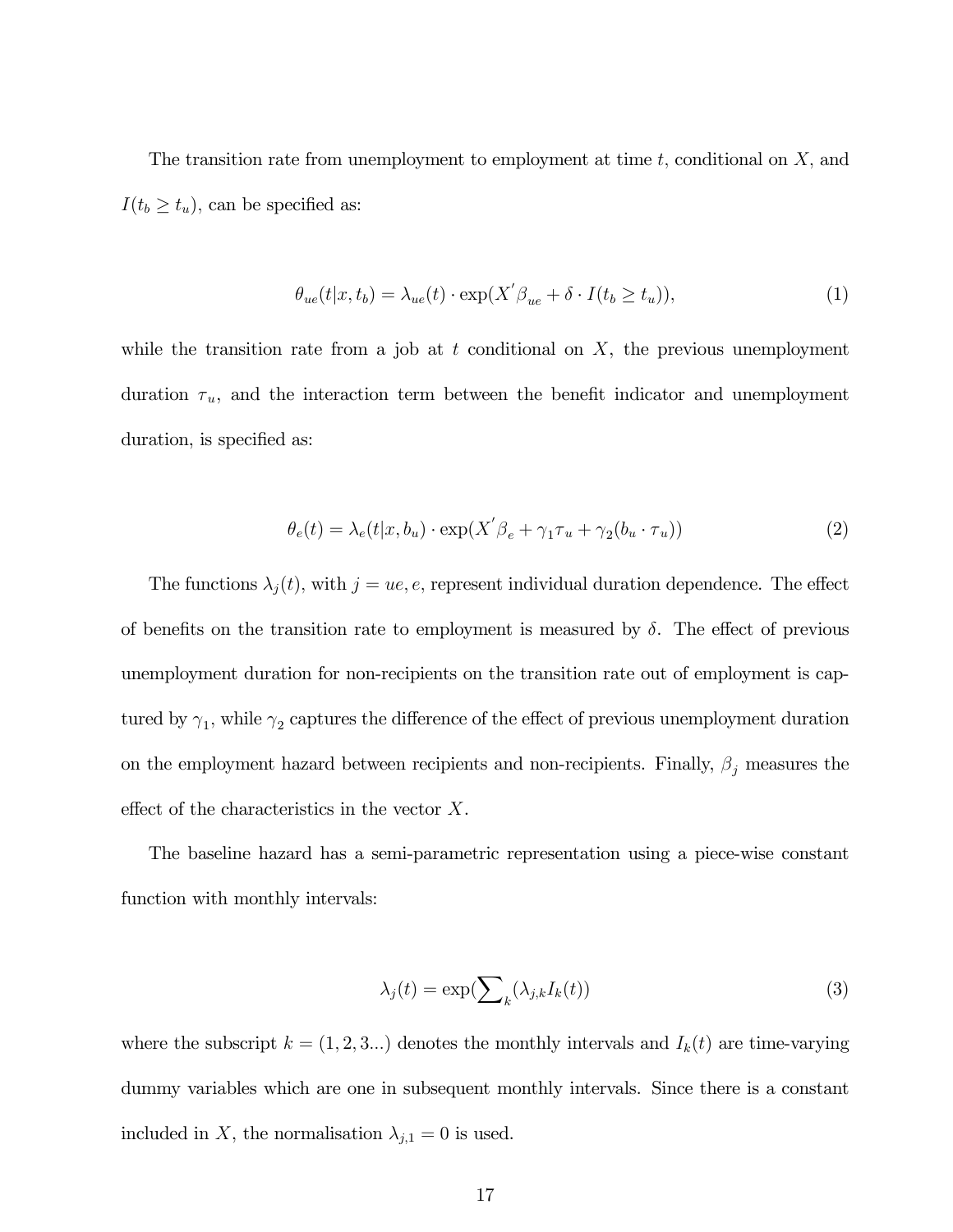The conditional density functions of the completed unemployment duration  $\tau_u$  and the completed employment duration  $\tau_e$  can be written as:

$$
f_{ue}(\tau_u|x, t_b) = \theta_{ue}(\tau_u|.) \cdot \exp(-\int_0^{\tau_u} \theta_{ue}(s|.)ds)
$$
 (4)

$$
f_e(\tau_e|x, b_u) = \theta_e(\tau_e|.) \cdot \exp(-\int_0^{\tau_e} \theta_e(s|.)ds)
$$
 (5)

Assuming for the moment that the two processes are independent we can write the likelihood function as follows:

$$
L_j = \prod_{t=1}^{N} [f_j(\tau_j)]^{c_j} \cdot \prod_{t=1}^{N} [S_j(\tau_j)]^{1-c_j}
$$
\n(6)

where  $S_j(\tau_j)=1 - F_j(\tau_j)$  is the survivor function, and  $c_j$  is a dummy variable which takes the value of 1 if the spell  $j$  is completed and the value of zero if the spell is censored.

The model is also estimated allowing for unobserved heterogeneity to affect the transitions from the two states:

$$
\theta_{ue}(t|x, \varepsilon_{ue}, t_b) = \lambda_{ue}(t) \cdot \exp(X' \beta_{ue} + \delta \cdot I(t_b \ge t_u) + \varepsilon_{ue})
$$
\n<sup>(7)</sup>

$$
\theta_e(t|x, \varepsilon_e, b_u) = \lambda_e(t) \cdot \exp(X'\beta_e + \gamma_1 \tau_u + \gamma_2(b_u \cdot \tau_u) + \varepsilon_e)
$$
\n(8)

The unobserved heterogeneity is modeled as a random variable  $\varepsilon_j$ , which follows a discrete distribution with two points of support, with probabilities  $p_j$  and  $1 - p_j$ . Assuming independence between the unobserved terms in the two processes, the conditional likelihood functions are similar to those in (6).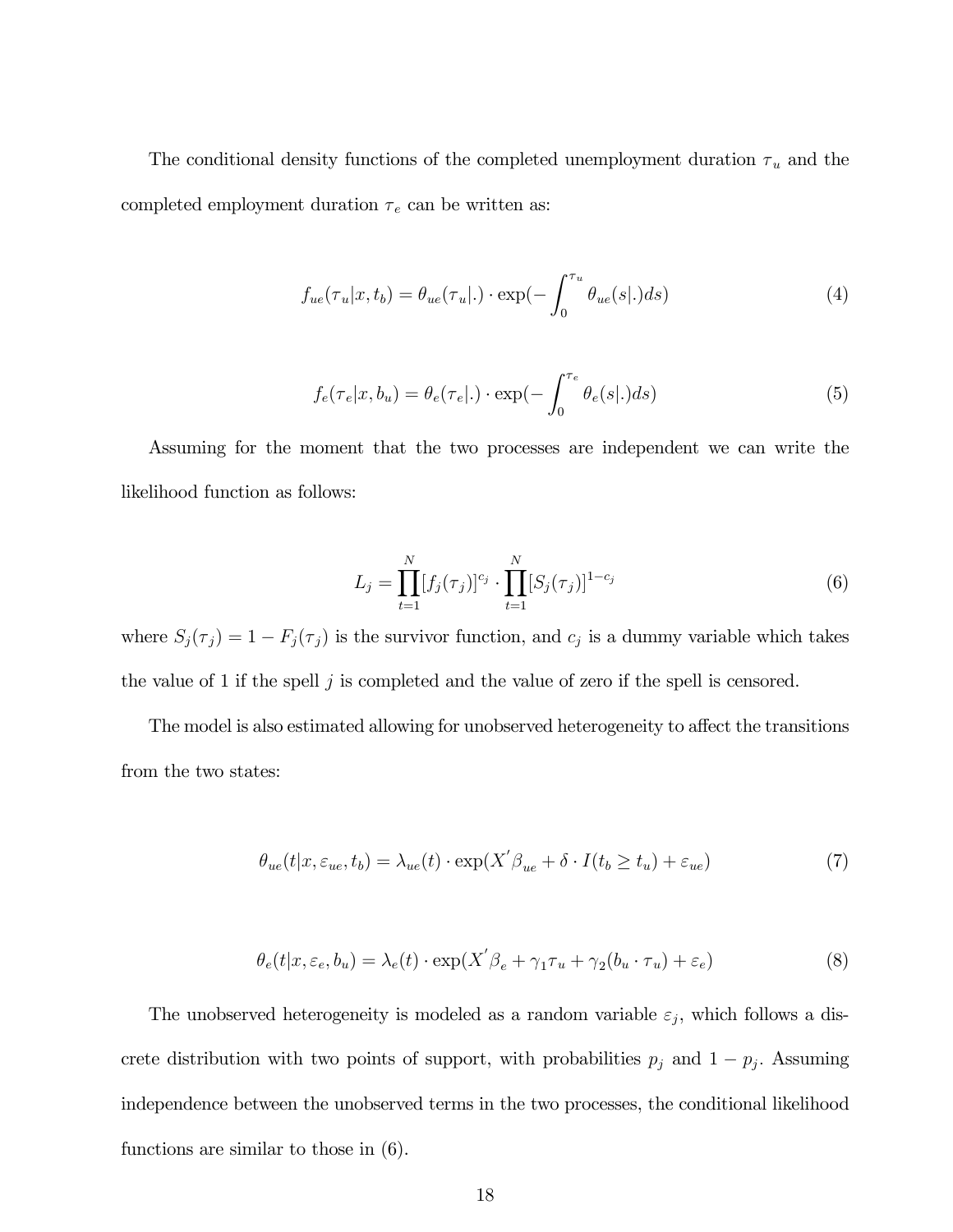So far, we assumed that the two processes were independent conditional on the observed characteristics. If, for instance, unobserved characteristics have a negative effect on the probability of unemployed to find a job and a positive effect on the transition out of employment, this could result in the finding that longer unemployment duration imply shorter subsequent employment duration. To account for this spurious state dependence between unemployment and employment duration, the model is estimated jointly allowing the unobserved heterogeneity components to be correlated.

Defining  $G(\varepsilon_{ue}, \varepsilon_e)$  as the joint distribution of the unobserved characteristics  $\varepsilon_{ue}$  and  $\varepsilon_e$ , the joint density function of  $\tau_u$  and  $\tau_e$  conditional on X equals:

$$
f_{ue,e}(\tau_u, \tau_e | x, \varepsilon_{ue}, \varepsilon_e, b_u, t_b) = \int_{\varepsilon_{ue}} \int_{\varepsilon_e} f_{ue}(\tau_u | x, \varepsilon_{ue}, t_b) f_e(\tau_e | x, \varepsilon_e, b_u) dG(\varepsilon_{ue}, \varepsilon_e)
$$
(9)

The case where  $\varepsilon_{ue}$  and  $\varepsilon_e$  follow a bi-variate discrete distribution with two point of support is considered.<sup>9</sup> Therefore,  $G$  is a discrete distribution of unobserved heterogeneity with 4 points of support and three free probabilities as follows:  $Pr(\varepsilon_{ue} = \varepsilon_{ue}^1, \varepsilon_e = \varepsilon_e^1) = p_1$ ,  $\Pr(\varepsilon_{ue}=\varepsilon_{ue}^1,\varepsilon_e=\varepsilon_e^2)=p_2, \Pr(\varepsilon_{ue}=\varepsilon_{ue}^2,\varepsilon_e=\varepsilon_e^1)=p_3, \Pr(\varepsilon_{ue}=\varepsilon_{ue}^2,\varepsilon_e=\varepsilon_e^2)=p_4, \text{ where }$  $0 \le p_i \le 1$ , and  $\sum_i p_i = 0$ ,  $i = 1, 2, 3, 4$ .

The likelihood function to be maximised is the average of (6), using the joint density function in (9), over all possible combinations of unobserved heterogeneity.

$$
L = \sum_{p_i} L_{ue,e} = \sum_{p_i} \left( \prod_{t=1}^N [f_{ue,e}(\tau_u, \tau_e)]^{c_j} \cdot \prod_{t=1}^N [S_{ue,e}(\tau_u, \tau_e)]^{1-c_j} \right)
$$
(10)

 $9$ Van de Berg (2000), provides a review of the Mixed Proportional Hazard Model (MPH).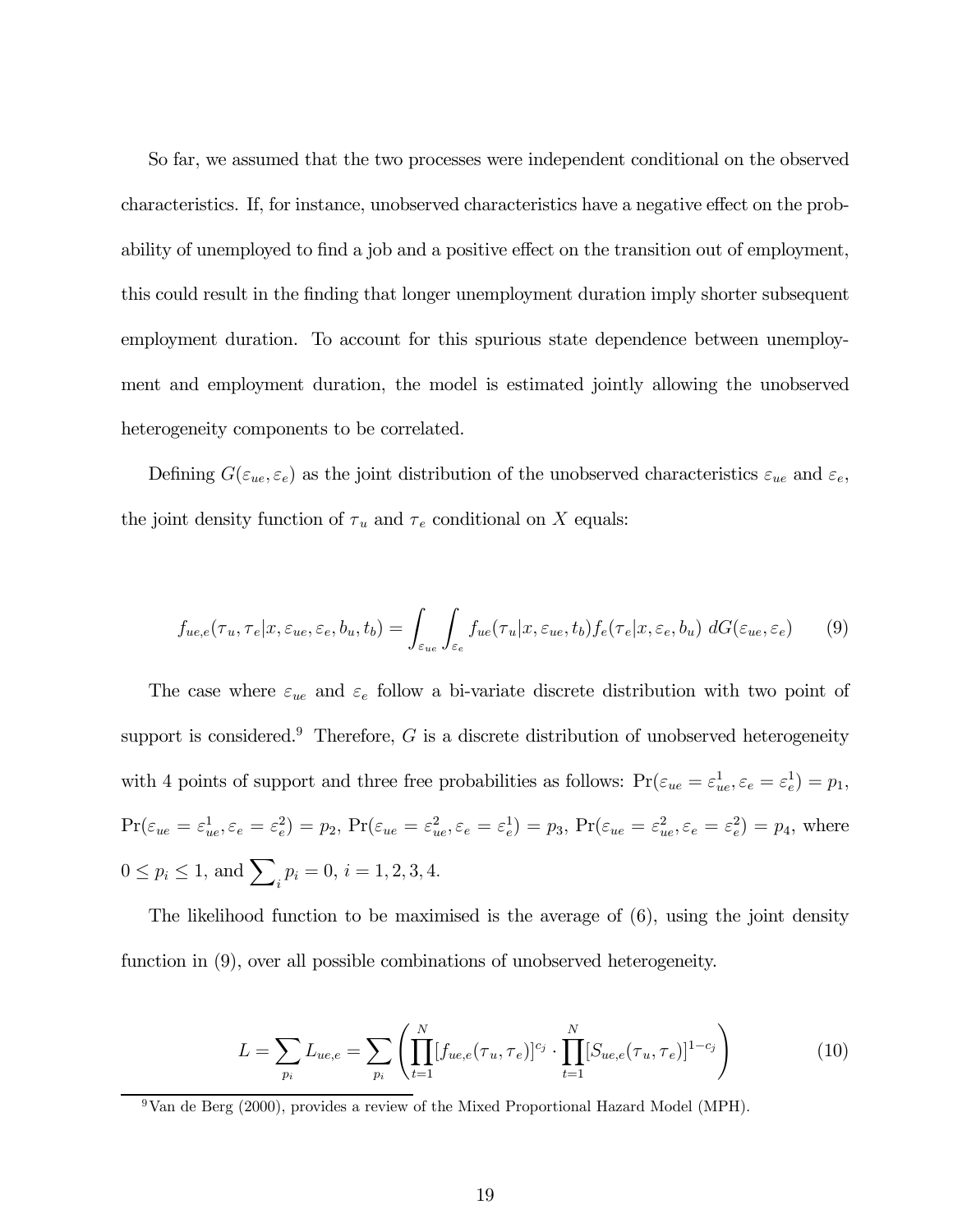#### 4.1 Sample Selection Bias

In Section 3, we discussed that due to limited information on receipt of benefits, we had to drop some unemployment spells for which we did not know whether the individual was receiving benefits or not. These spells tend to be short unemployment spells which might cause some selection bias in the estimated results. To account for this, we construct weights for those unemployment spells in our sample which have the same duration as the spells for which we do not observe the benefit indicator. For instance, the weight for those with x months of unemployment duration is  $\frac{n_b^x + n_{nb}^x}{n_b^x}$ , where  $n_b^x$  denotes the number of spells with duration x for which we observe the benefits indicator, while  $n_{nb}^x$  denotes the number of spells with duration  $x$  for which we do not observe the benefit indicator and we drop from the sample. It is obvious that spells with durations for which we always observe the benefit indicator, thus  $n_{nb}^x = 0$ , the weight is equal to 1. The estimation of the econometric model, taking into account these weights, requires just to multiply the contribution of each spell in the likelihood by the corresponding weight.

# 5 Empirical Results

We start from the simple case in which each transition is estimated separately assuming independence between the two processes. We first present the estimates of the transitions out of unemployment. From Table (6), being more than 50 years old in France and Germany lowers the exit rate from unemployment. For the UK, age does not have an effect except for the young age group, between 20-25 years old, who have a higher exit rate compared to the older group. Being more educated in Germany and the UK shifts up the hazard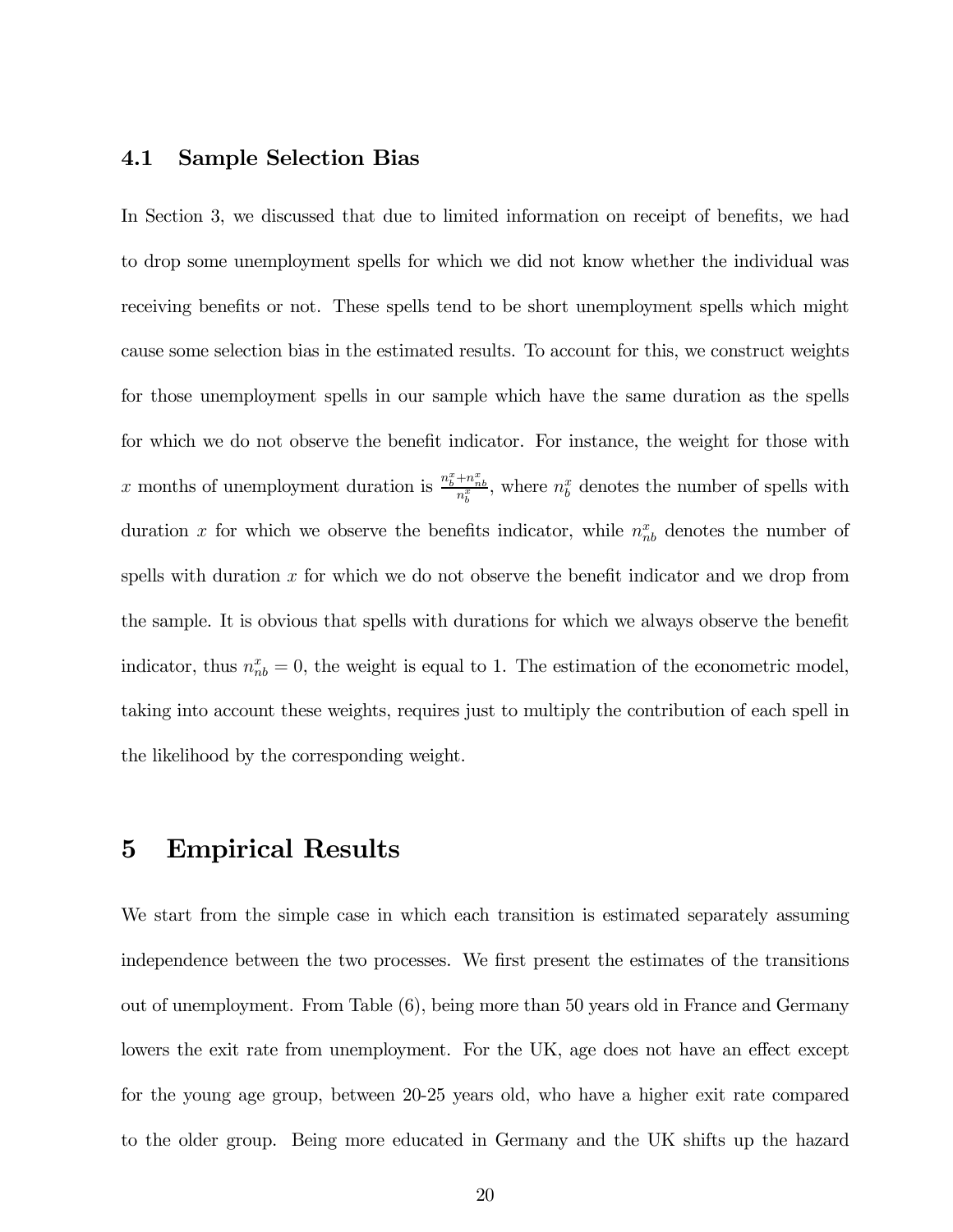to employment, while for France, unemployed with higher education have lower exit rates but the effect is significant only at the 10 per cent significant level. Having a spouse who is employed increases the transition rate to employment in all countries. If the spouse is unemployed the effect on the hazard rate is positive for France and Germany, but negative for the unemployed men in the UK. Finally, the receipt of unemployment benefits reduces the hazard of leaving unemployment. This result is in line with the theoretical discussion in Section 2 and confirms the previous empirical findings in the literature.

Duration dependence is captured in a flexible way by using additive dummies for each monthly duration. Thus, the variable Durt in Table  $(6)$  is equal to 1 if the hazard corresponds to a duration of unemployment of  $t$  months. Table  $(6)$ , presents the coefficients of the duration dummies up to month 24, the time at which duration is censored because of the small number of observations with duration of more than 24 months. The coefficients in Table (6) indicate a non-monotonic duration dependence. After the first six months, in France and the UK, there exists negative duration dependence. For Germany, duration dependence is significant only at longer duration.

The results for the transition out of employment are presented in Table (7). As discussed in the previous section, the specification includes the duration of the previous unemployment spell and an interaction term of the previous unemployment duration with the benefits indicator. An additional month of being unemployed has a positive effect on the exit rate from subsequent employment, but the effect is not significantly different from zero. From the interaction term of previous unemployment duration with the benefits indicator we obtain that an additional month of unemployment lowers the exit rate out of the subsequent employment for the recipients. That is, for the recipients, longer unemployment duration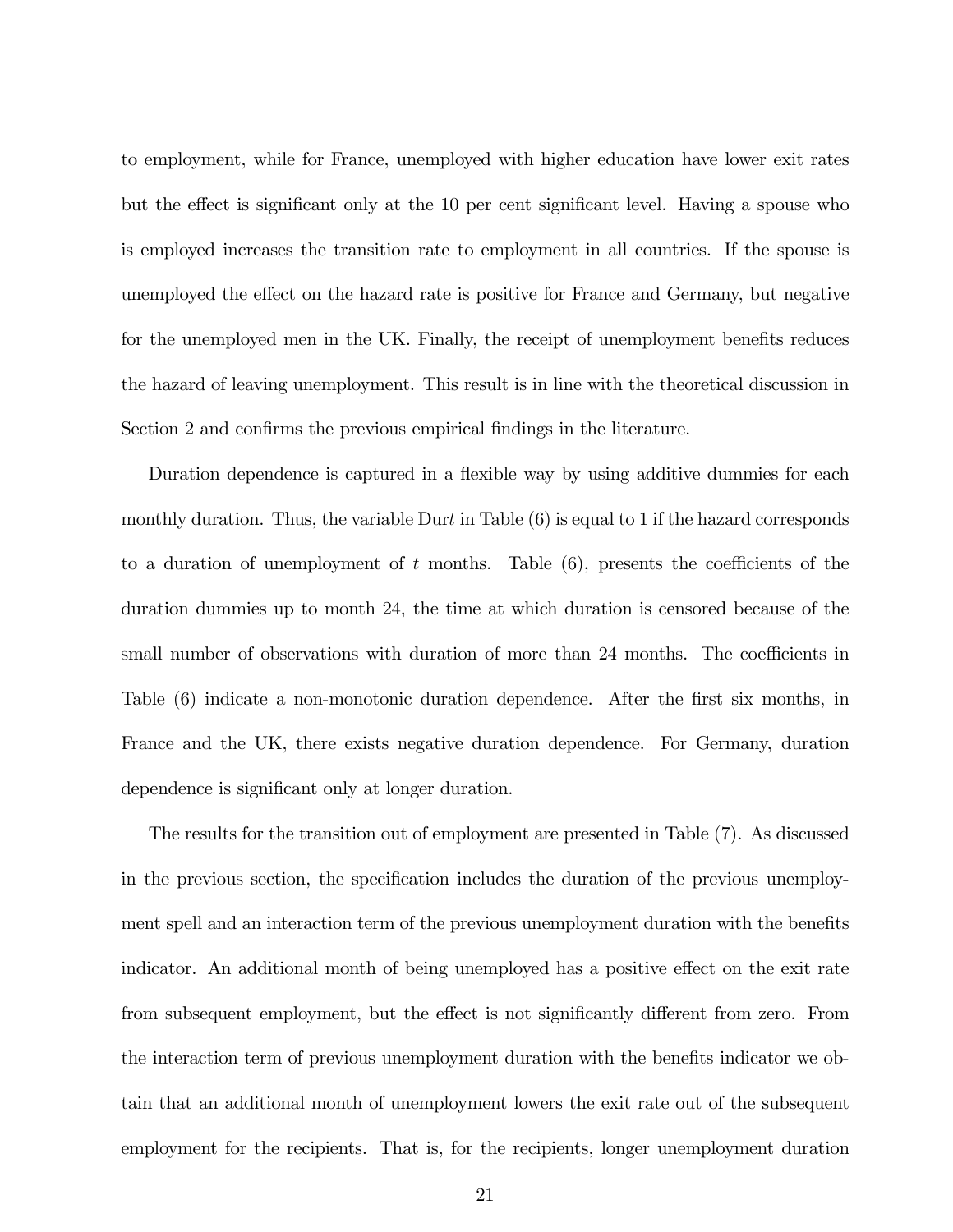leads to longer employment duration. This effect appears significant only in Germany at the 5 per cent level.

In Table (8), we estimate the transition out of employment allowing for the effect of previous unemployment duration to differ depending on whether the individual was short, medium, or long-term unemployed. We do so by distinguishing the unemployment spells to those which lasted less than 6 months, between 6-12 months, 12-24 months, and those more than 24 months. Interacting these sub-groups with the unemployment duration we can obtain the effect of an additional month of unemployment duration for each of the subgroups. The intuition is that an additional month of being unemployed may have a different effect for short-term compared to long-term unemployed. Table (8), shows that an additional month of unemployment duration lowers the hazard from subsequent employment for those who have been unemployed for less than 6 months in France, and between 6-12 months in Germany. The effect in both cases is significant at the 5 per cent significance level. These results show that receiving unemployment benefits while unemployed, which allows for a longer searching period, increases employment stability provided that the unemployment spell is short.

For the other controls, we obtain that age does not affect the transition out of employment in France and the UK. In Germany, workers less than 50 years old have a lower hazard from employment. Higher education for Germany, and second level of secondary education for France, lower the hazard from employment indicating an effect of skills on employment stability. Having a spouse and the number of kids does not appear to affect the transition out of employment. Being in a paid employment (full, or part time) compared to be self-employed increases the hazard from employment. Finally, in a similar way as for the unemployment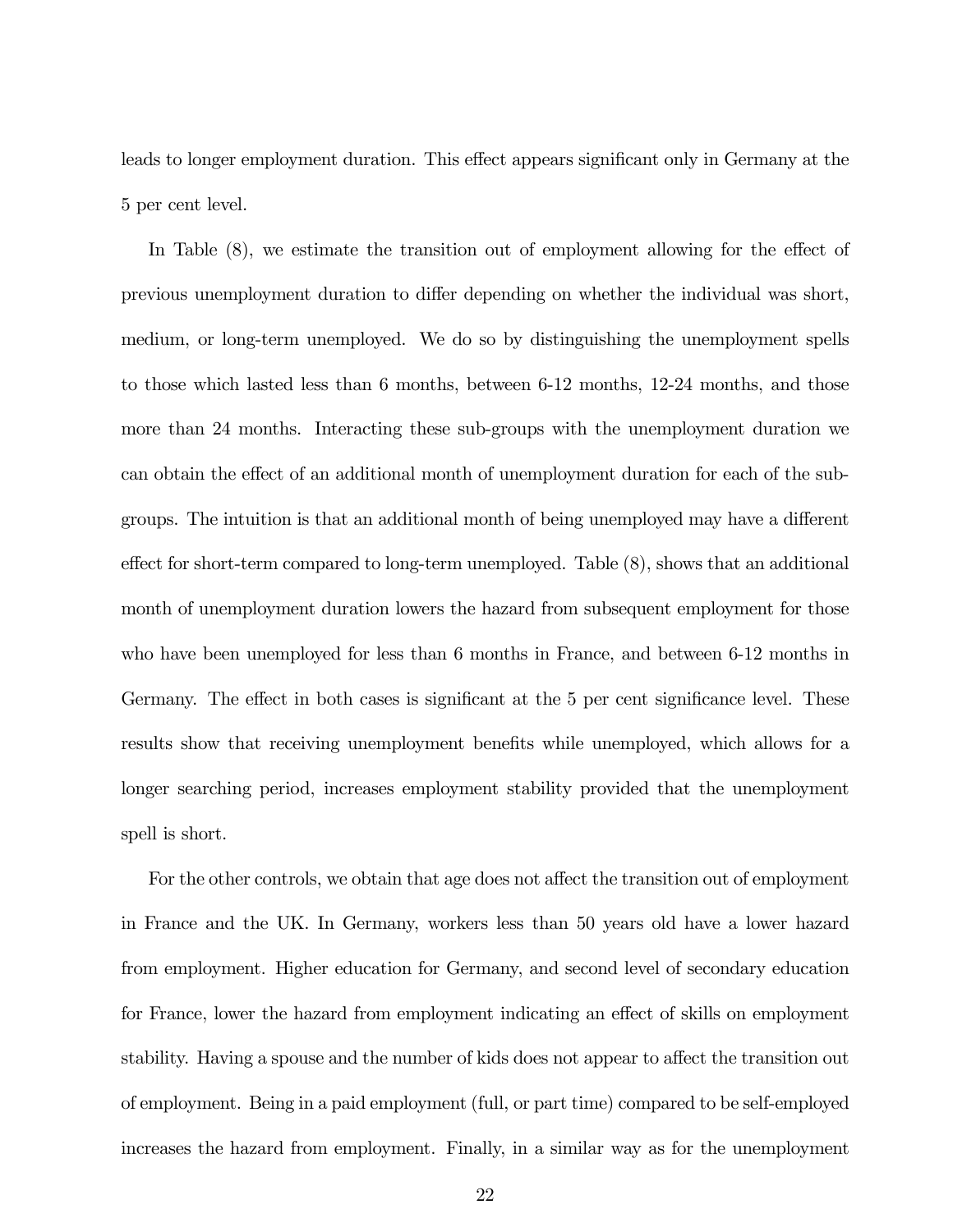transition, we specify duration dependence flexibly with additive dummies. These dummies in Table (8) indicate a non-monotonic duration dependence. For Germany, the baseline hazard is increasing around the first year and is decreasing thereafter. For France and the UK, there exists negative duration dependence after the first 6 months of employment.

### 5.1 Unobserved Heterogeneity and Robustness

Both models have been estimated allowing for unobserved heterogeneity. As discussed in the previous section, the unobserved component is assumed to follow a discrete distribution with two points of support. In all cases, allowing for a shift in the baseline hazard due to some unobserved characteristics was rejected.<sup>10</sup> Estimating jointly the two transitions and allowing for the unobserved components of each transition to be correlated led to the same result.<sup>11</sup>

Using different distributional assumptions for the determinants of the hazard function allows to check the sensitivity of the results based on these assumptions. Using the log-logistic distribution for the duration dependence and the gamma distribution for the unobserved component, we find the coefficient of the unobserved heterogeneity to be significant. However, allowing for flexible duration dependence, the unobserved heterogeneity coefficient is not any longer significant. Therefore, the flexible duration dependence is preferred since assuming a functional form for duration dependence does not capture correctly the shape of the actual hazard function, which is then captured by the unobserved component. Therefore, when

 $10$ A grid search has been implemented choosing different initial values for the second point of support and assigning different probabilities without any improvement in the log-likelihood.

 $11$ In the presence of unobserved heterogeneity, the benefit indicator becomes endogenous as discussed in Bover et.al., (2002). In that case, a separate hazard and heterogeneity term for benefit duration should be specified which is allowed to be correlated with the heterogeneity term of unemployment duration.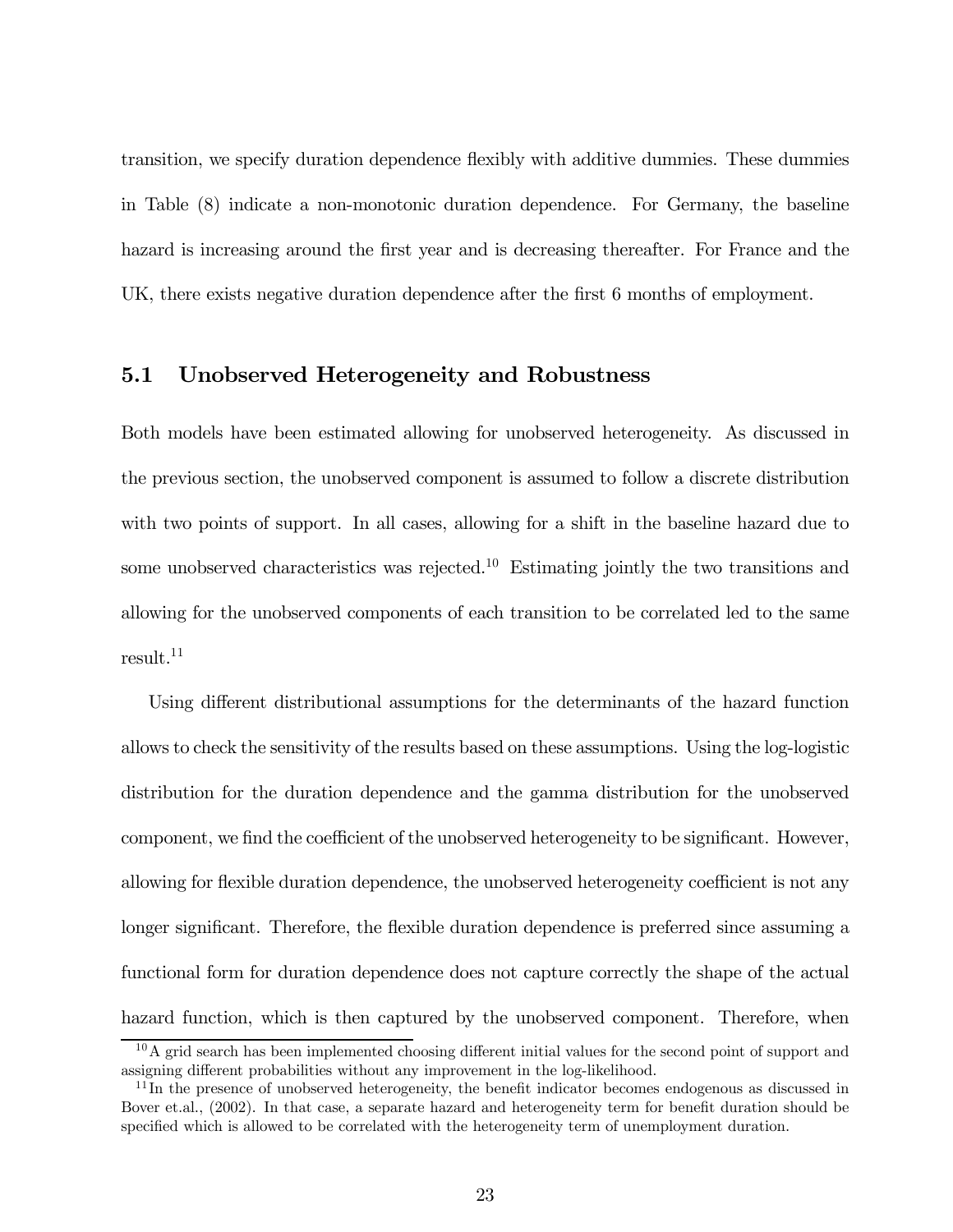both transitions are estimated using flexible duration dependence, we conclude that there is no unobserved heterogeneity left.12

### 5.2 Predicted Hazard Rates

In Figure (4), we present the predicted unemployment hazard rates computed from our model. Figure (4), refers to individuals who are 50-60 years old, low educated, single with no kids, in year 1996. We present the hazard rate across the unemployment duration grouped in short (less than 6 months), medium (6 to 12 months), long (12 to 24), and very long (above 2 years), both for recipients and non-recipients. We see that unemployed without benefits face a higher exit rate from unemployment compared to those with benefits in all countries.

Figure (5), presents the predicted hazard rates out of employment across different duration of previous unemployment, by benefits and by country. The graphs on the left part of Figure (5) show the predicted employment hazard by previous unemployment duration for short-term unemployed. An additional month of previous unemployment increases the employment hazard for non-recipients in all countries. For the recipients in France, there is a decline of the employment hazard rate for each additional month of unemployment, while for the recipients in Germany and the UK, there is an increase but lower than the one for the non-recipients. This creates a difference on the employment hazard between recipients and non-recipients as a function of previous unemployment duration.

The graphs on the right part of Figure (5) refer to the medium term unemployed. In Germany, we observe that the difference in the employment hazard rates between recipients and non-recipients increases with an additional month of previous unemployment conditional

<sup>&</sup>lt;sup>12</sup>The results from these estimations are not reported and are available upon request.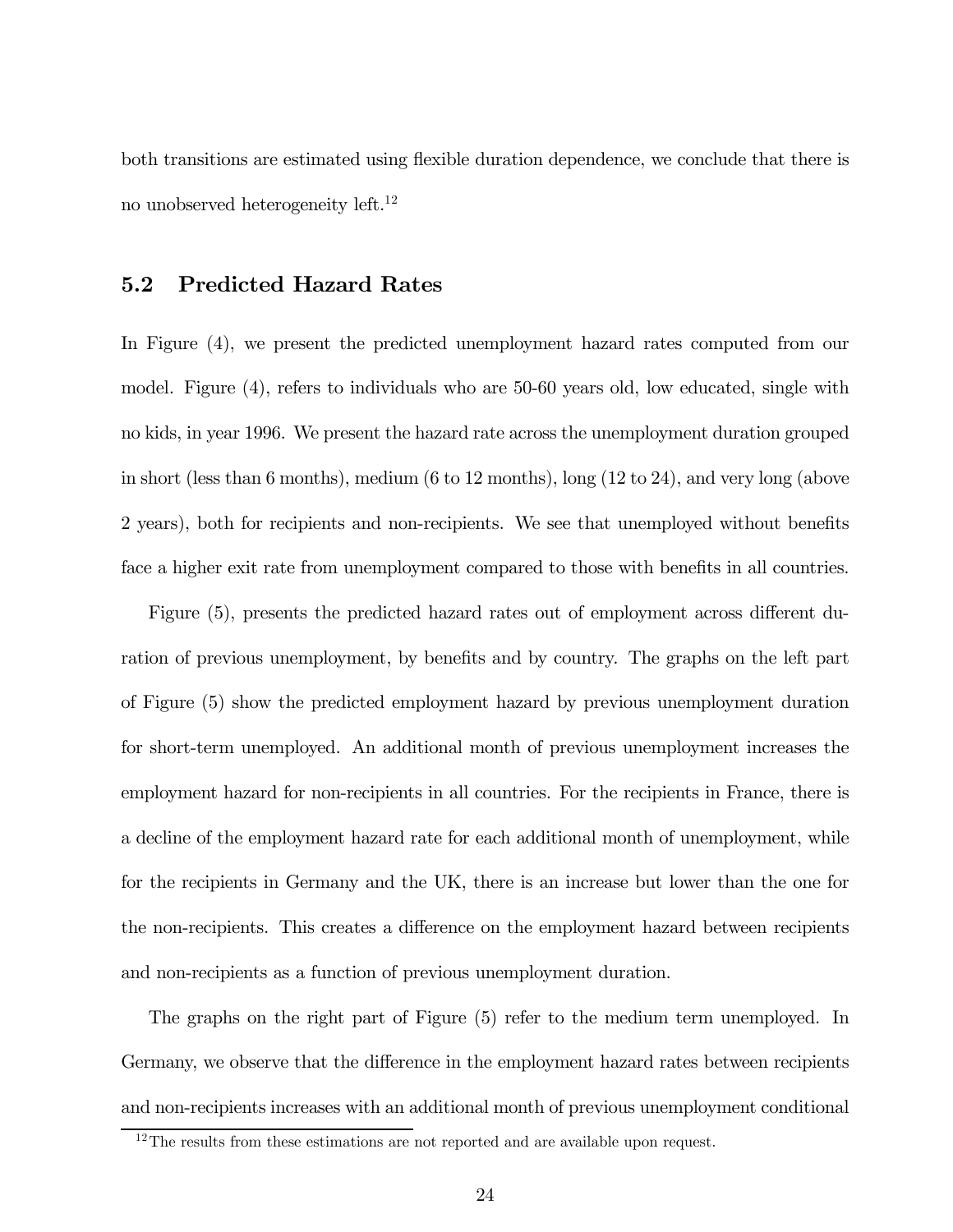on having been unemployed between 6-12 months. For France and the UK, this difference remains the same.

### 5.3 Expected Durations

The results obtained from the econometric analysis indicate that benefits reduce the exit rate from unemployment, but they also decrease the exit from the subsequent employment. To obtain a measure of these effects we present, in Table (9), the expected duration of unemployment and subsequent employment for a reference person by benefits.<sup>13</sup> Panel A, shows that the expected unemployment duration for recipients varies from 16.75 months in France, to 12.27 months in Germany, and to 11.38 months in the UK. The effect is larger for France and Germany compared to the UK, which reflects the differences in the generosity of the UI system. The corresponding expected unemployment duration for non-recipients is 8.24 in France, 6.49 in Germany, and 7.54 in the UK, which is about half the one of the recipients in France and Germany, and about 60 per cent lower for the recipients in the UK.

In Panel B, we present the expected duration of employment evaluated at the expected duration of unemployment for each group. For instance, the expected employment duration for non-recipients refers to the reference person who did not receive benefits during the previous unemployment spell and whose unemployment spell length was equal to the expected unemployment duration of non-recipients. The expected employment duration for benefit recipients is 43.71 months for France, and 34.84 months for Germany. This is higher compared to non-recipients whose expected employment duration is 37.43 for France, and 25.47

<sup>&</sup>lt;sup>13</sup>The reference person has finished secondary education, is 30-39 years old, single with no kids, with a regular job when employed, in 1996.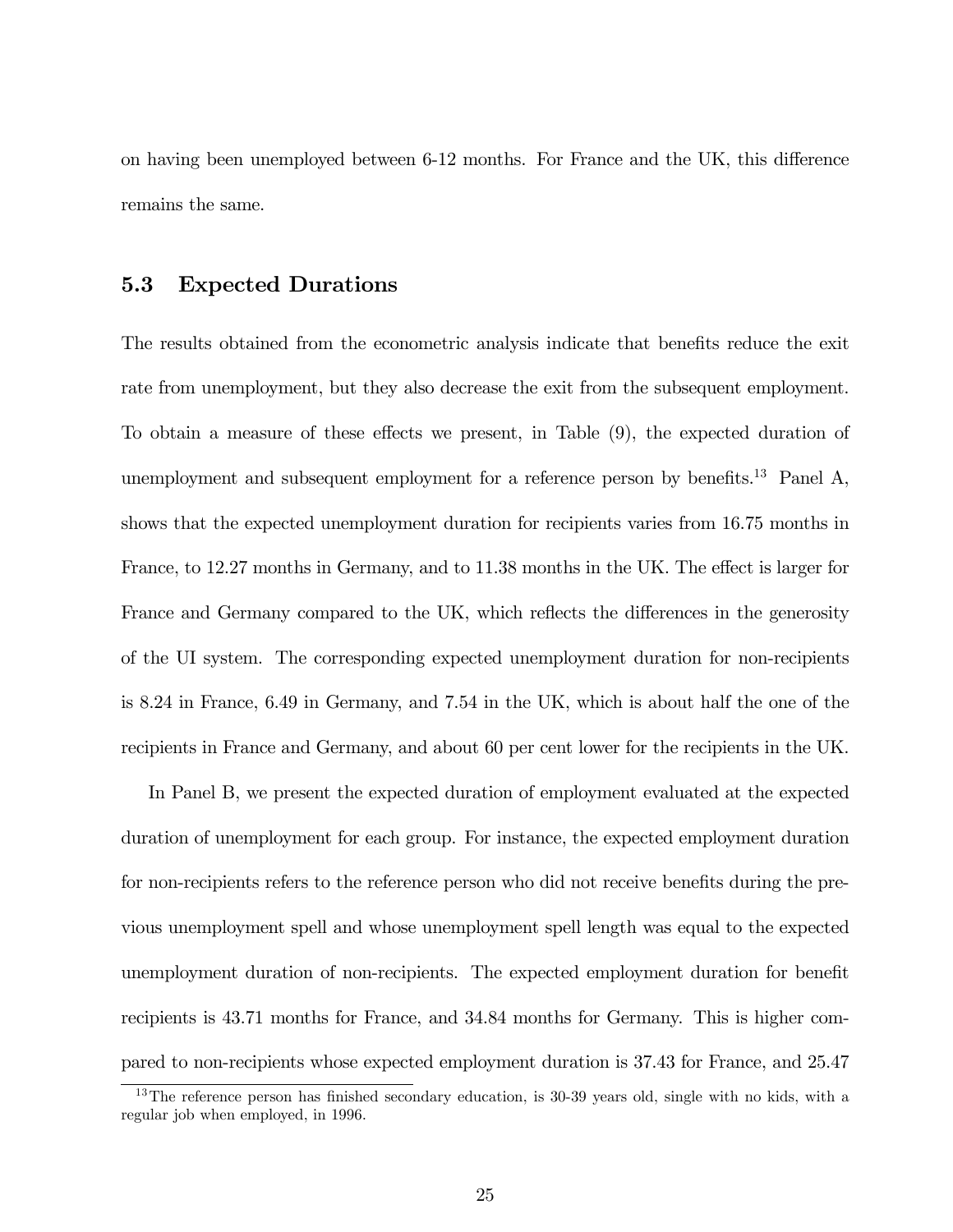for Germany. For the UK, the expected employment duration for both groups is very similar, 36.53 for non-recipients and 37.20 for recipients. That is, recipients remain in employment around 6 months longer than non-recipients in France, and around 9 months in Germany. The difference for the UK is less than a month. In other words, abolishing unemployment benefits for every individual in unemployment would reduce subsequent employment duration in France and Germany, while it would have no effect for the UK. These results indicate that individuals who receive benefits in countries with more generous UI system experience longer unemployment duration but also better employment stability.

# 6 Conclusions

In this paper, we provided an empirical assessment for the effect of UI benefits on unemployment duration and on the labour market adjustments following unemployment. In particular, we addressed the hypothesis that if benefits provide the unemployed with the necessary time to obtain a good match, then this would imply a positive correlation between unemployment and subsequent employment duration for the recipients. We identified the effect of UI benefits on employment duration by comparing the effect of previous unemployment duration between recipients and non-recipients. The econometric analysis was based on a two-state mixed proportional hazard model allowing for flexible duration dependence and state specific unobserved heterogeneity. We employed data from the ECHP using 8 waves from 1994-2001, for France, Germany, and the UK.

The results are in accordance with the empirical literature on the effect of UIB on unemployment duration. In particular, we found that the hazard rate out of unemployment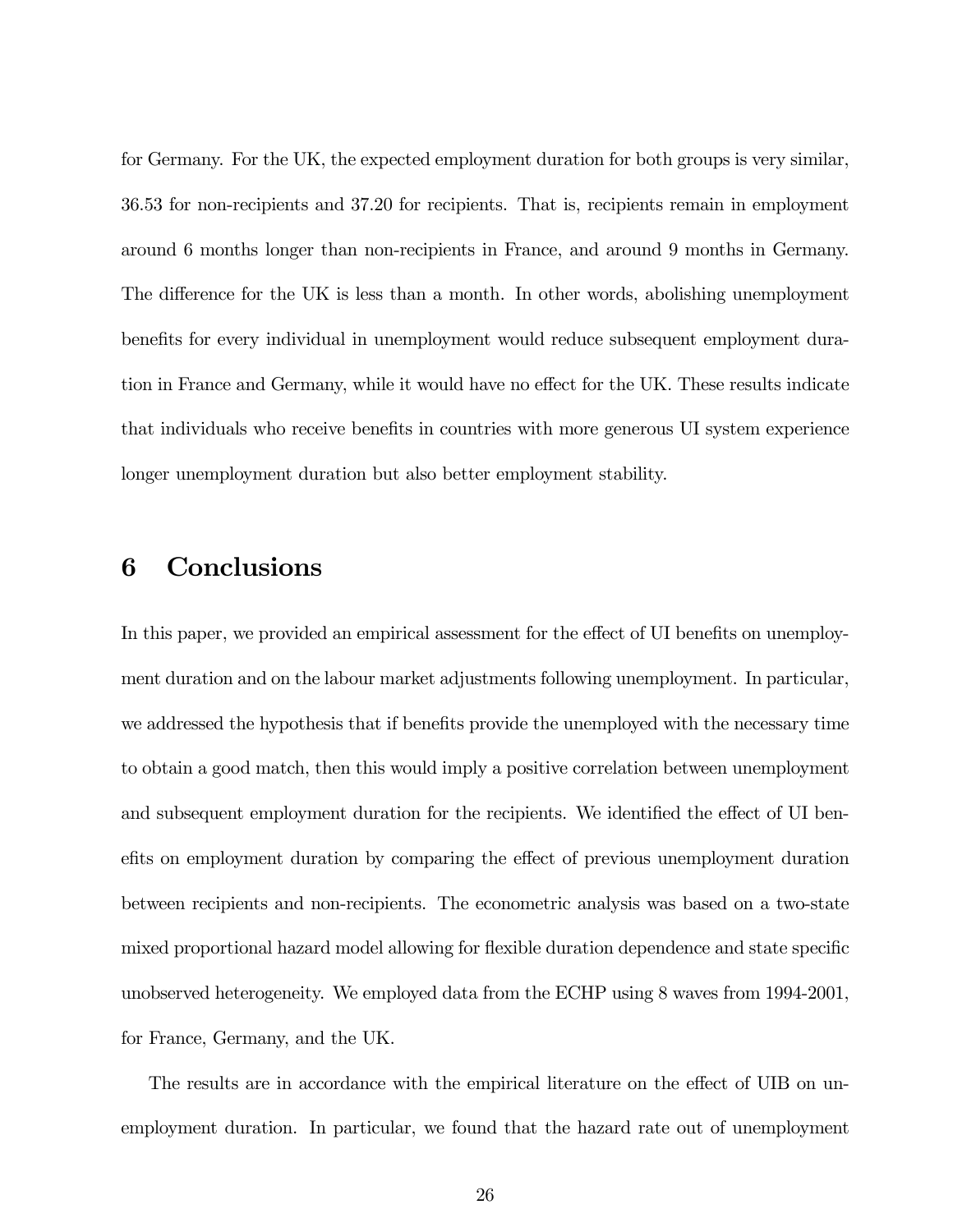is significantly lower for benefit recipients compared to non-recipients in all three countries. The size of the effect of benefits, in terms of the expected unemployment duration, is higher in France and Germany relative to the UK. In particular, the expected unemployment duration for recipients is 16.75 months in France, 12.27 months in Germany, and 11.38 months in the UK.

Concerning the relation between unemployment and subsequent employment duration, we found that an additional month in unemployment lowers the hazard from the subsequent employment for those still receiving benefits at the exit from unemployment, compared to those who do not receive benefits. This effect is significant for the recipients who have been short-term unemployed in France and medium-term unemployed in Germany. Thus, recipients who are searching for a longer period while unemployed obtain more stability in their subsequent employment, provided that they do not remain unemployed for too long. In terms of the expected employment duration, we found that receiving benefits during unemployment increases the time spent in employment by 6 months for France, by 9 months in Germany, and by less than 1 month in the UK.

These results indicate that generous unemployment insurance in terms of the level and duration of benefits, such as in France and Germany, improve the efficiency of the matching process since they increase employment stability. This can be the case because recipients are not forced to accept the first available offer. However, our results show that this effect arises as long as the time spent in unemployment is not too long. For the long term unemployed, signalling, or getting closer to the time that benefits elapse might have an effect on the conditions under which they accept a job offer or the type of employment. Our conclusion is that in order to achieve increased efficiency in the matching process, a combination of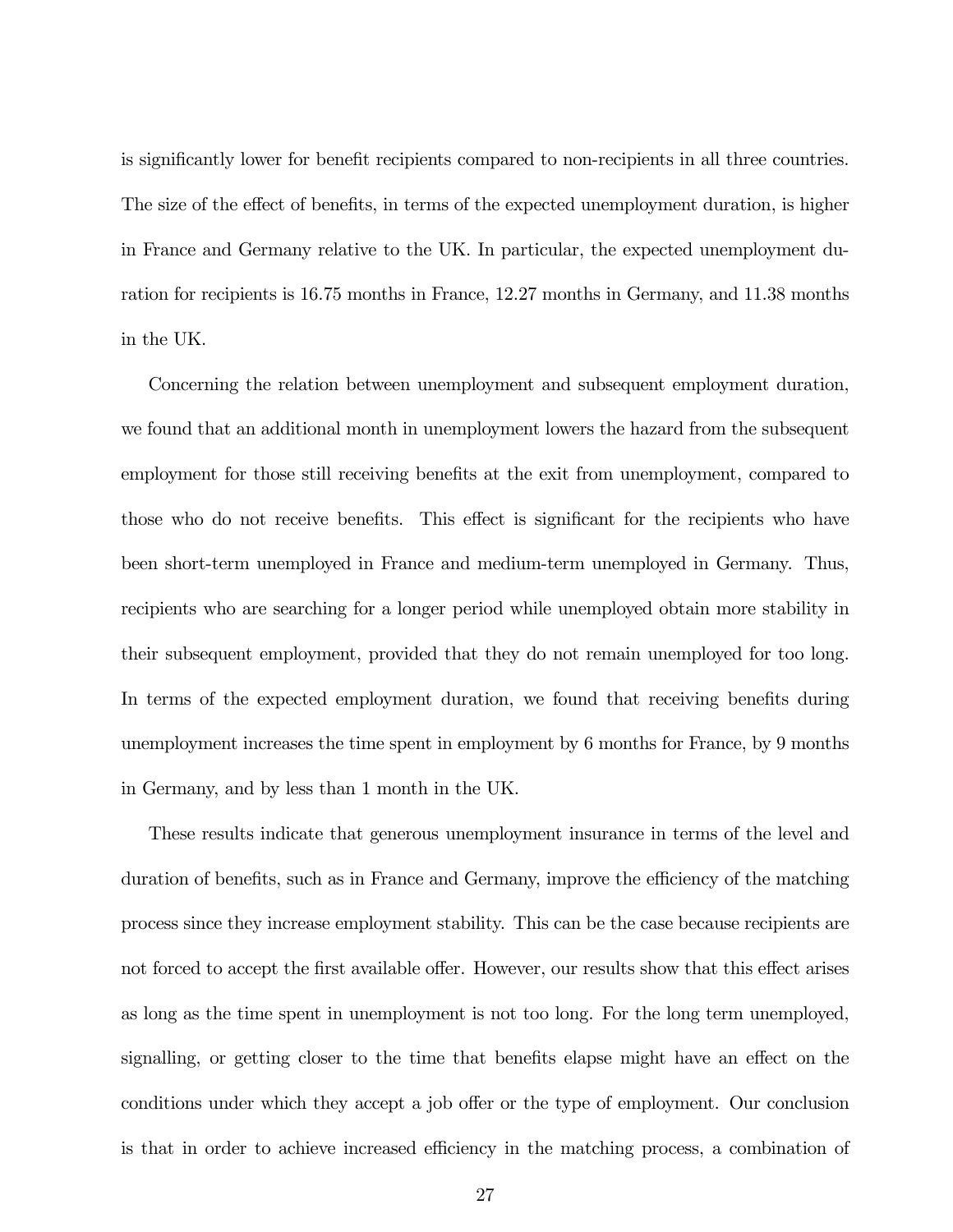policy measures which improve the efficiency of the searching process for the unemployed, and adequate compensation which provides them with security, is required.

# References

- [1] Addison J. T. and Blackburn, M. L., (2000). 'The effects of unemployment insurance on postunemployment earnings', Labour Economics, vol. 7, pp. 21-53.
- [2] Atkinson, A. and Micklewright, J., (1991). 'Unemployment compensation and labor market transitions: a critical review', Journal of Economic Literature, vol. 29, pp. 1679- 727.
- [3] Baker, M. and Rea, S. A., (1998). 'Employment spells and unemployment insurance eligibility requirements', Review of Economics and Statistics, vol. 80, pp. 80-94.
- [4] Belzil, C. (2001). 'Unemployment insurance and subsequent job duration: job matching vs. unobserved heterogeneity', *Journal of Applied Econometrics*, vol. 16(5), pp. 619-36.
- [5] Bover, O., Arellano, M. and Bentolila, S. (2002). 'Unemployment duration, benefit duration and the business cycle', *Economic Journal*, vol. 112, pp. 223-65.
- [6] Burdett, K. (1979). 'Unemployment insurance payments as a search subsidy: a theoretical analysis', Economic Inquiry, vol. 42, pp. 333-43.
- [7] Devine, J. and Kiefer, N. (1991). 'Empirical Labor Economics', Oxford University Press, Oxford.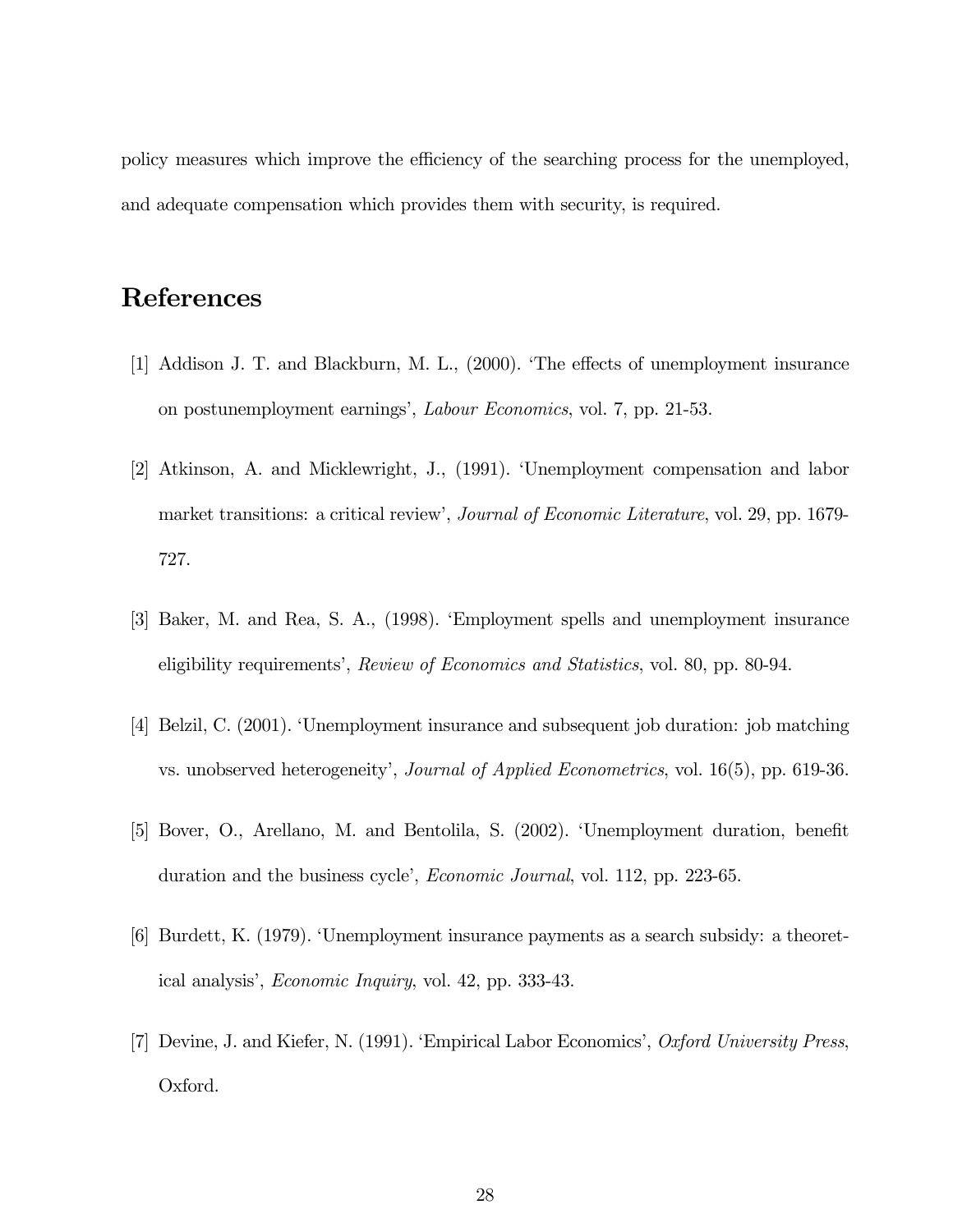- [8] Ehrenberg, R.G., and Oaxaca, R.L. (1976). 'Unemployment insurance, duration of unemployment, and subsequent wage gain', *American Economic Review*, vol. 66(5), pp. 754-66.
- [9] Feldstein, M. S. (1976). 'Temporary layoffs in the theory of unemployment', Journal of Political Economy, vol. 84, pp. 837-57.
- [10] Ham, J. C. and Rea, S. A. (1987). 'Unemployment insurance and male unemployment duration in Canada', *Journal of Labor Economics*, vol. 5, pp. 325-53.
- [11] Heckman, J. and Singer, B. (1984). 'A method for minimizing the distributional assumptions in econometric models for duration data', Econometrica, vol. 52, pp. 271-320.
- [12] Jurajda, S. (2002). 'Estimating the effect of unemployment insurance compensation on the labor market histories of displaced workers', *Journal of Econometrics*, vol. 108. pp. 227-52.
- [13] Lippman, S.A., and McCall, J.J. (1979). 'Studies in the Economics of Search', North-Holland.
- [14] Marimon, R. and Zilibotti, F. (1999). 'Unemployment vs. mismatch of talents: reconsidering unemployment benefits', *Economic Journal*, vol. 109, pp. 266-91.
- [15] Meyer, B. (1990). 'Unemployment insurance and unemployment spells', Econometrica, vol. 58, pp. 757-82.
- [16] Mortensen, D. (1977). 'Unemployment insurance and job search decisions', Industrial and Labor Relations Review, vol. 30, pp. 505-17.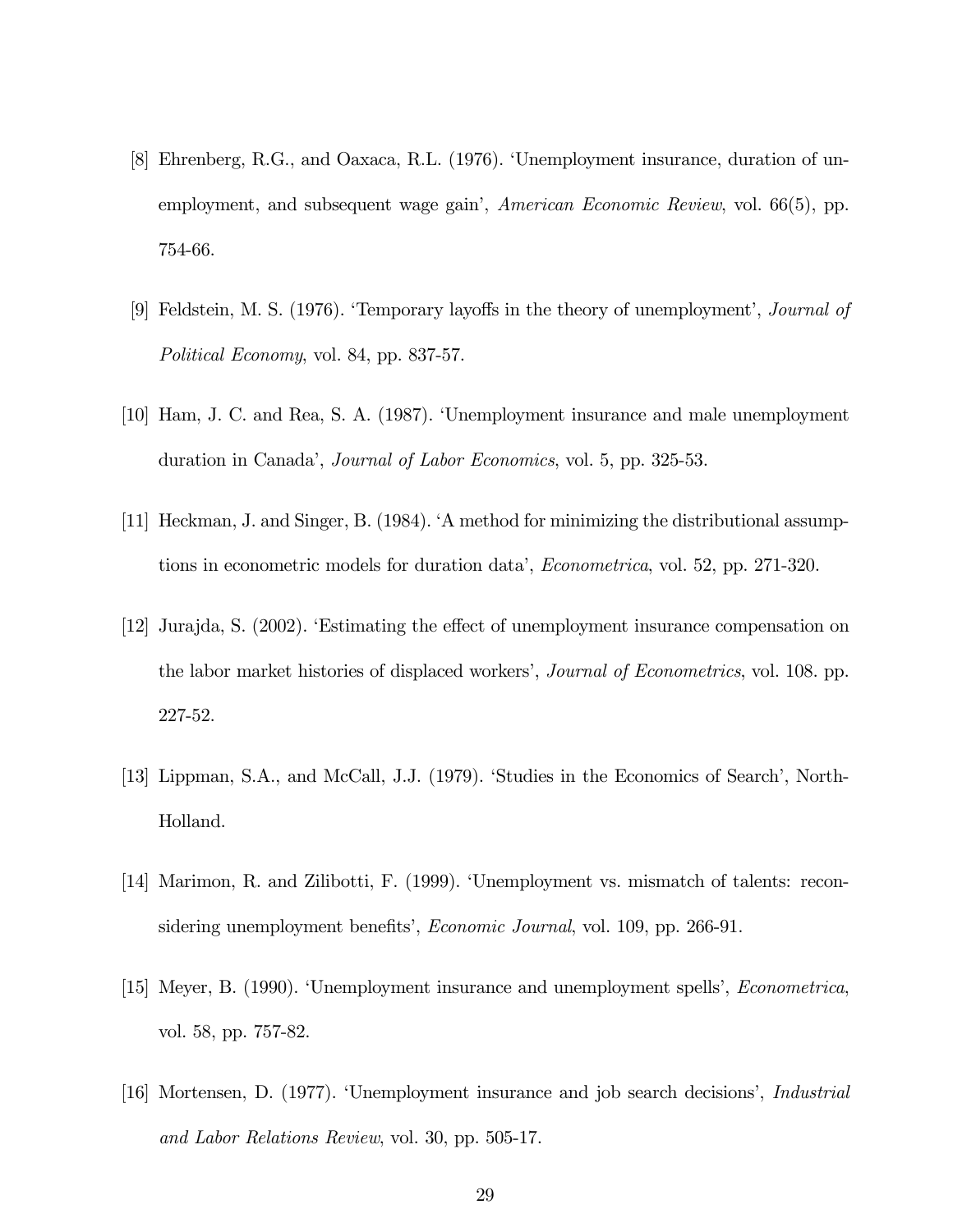- [17] Nickell, S.J and Layard, R. (1999). 'Labor Market Institutions and Economic Performance', in: Ashenfelter, O. and Card, D., Handbook of Labor Economics, Amsterdam, North-Holland, vol. 3, pp. 3029-84.
- [18] OECD (1996). 'Employment Outlook'.
- [19] OECD (1998). 'Benefits Systems and Work Incentives'.
- [20] OECD (2002). 'Benefits and Wages'.
- [21] Van de Berg, G. J. (2000). 'Duration Models: Specification, Identification, and Multiple Durations', in: Heckman, J. and Leamer, E., (eds.), *Handbook of Econometrics*, Vol. V, North-Holland.
- [22] Wooldridge, J.M. (2002). 'Econometric Analysis of Cross Section and Panel Data', MIT Press.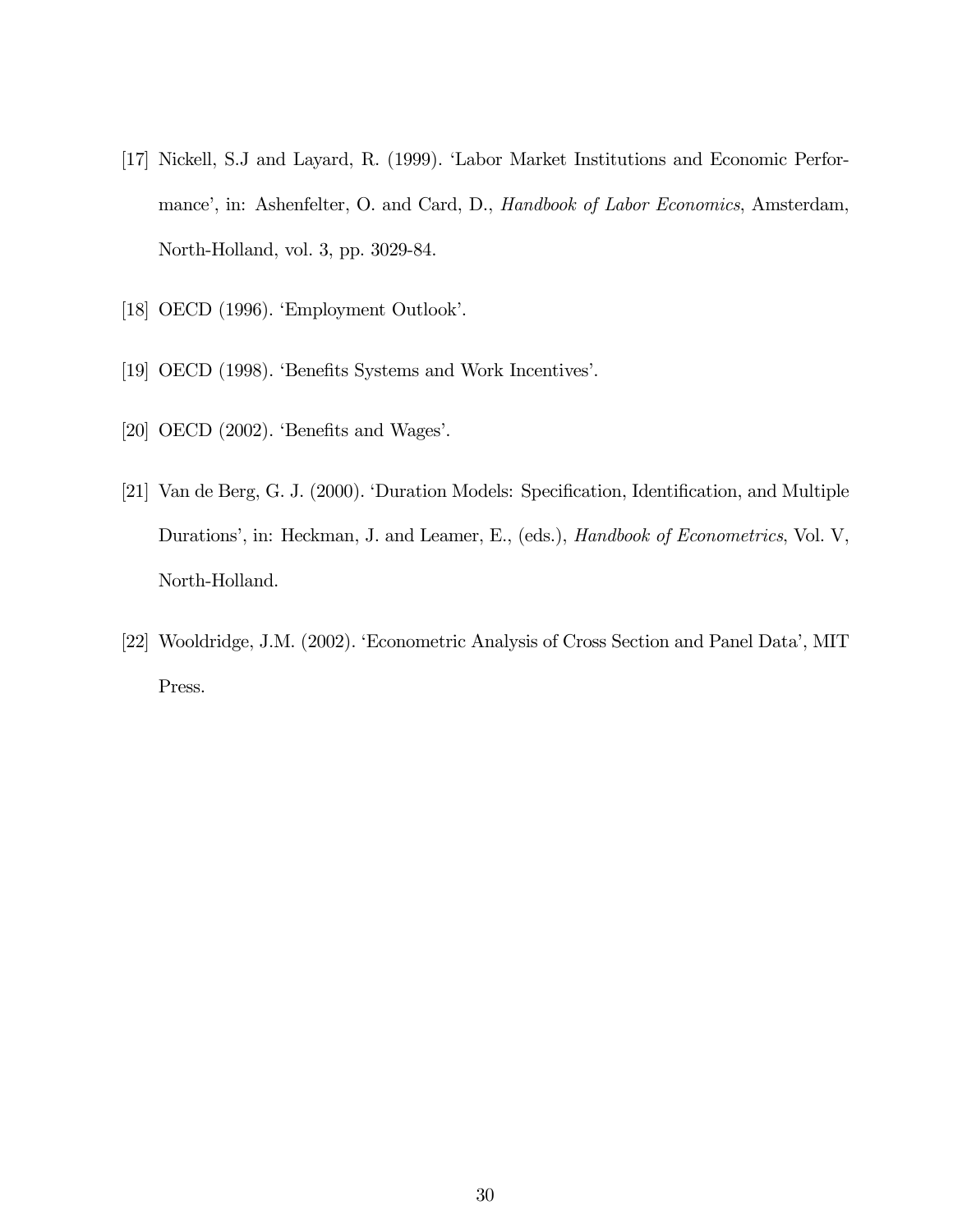

Figure 2: Empirical Unemployment Hazard by Country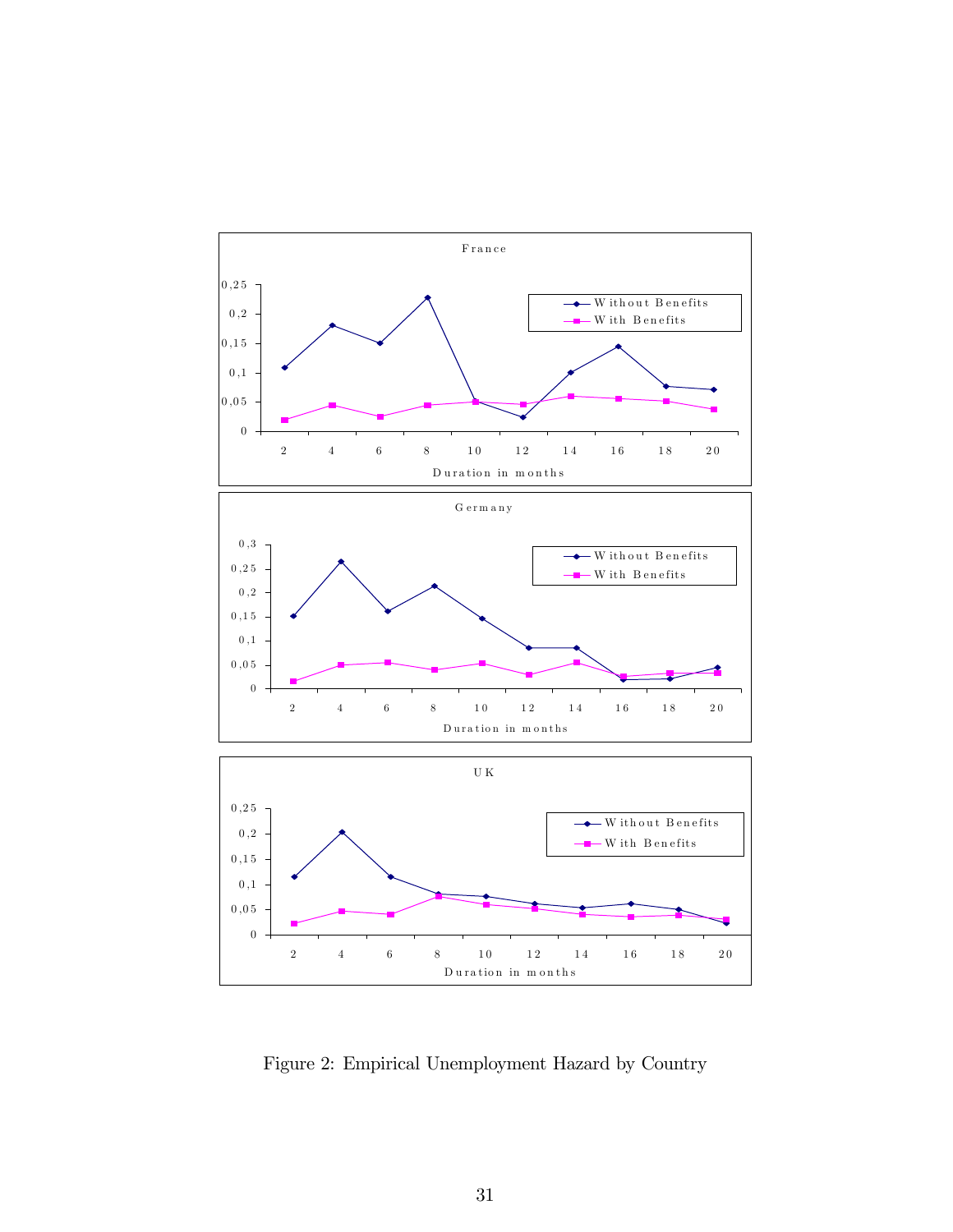

Figure 3: Empirical Employment Hazard by Country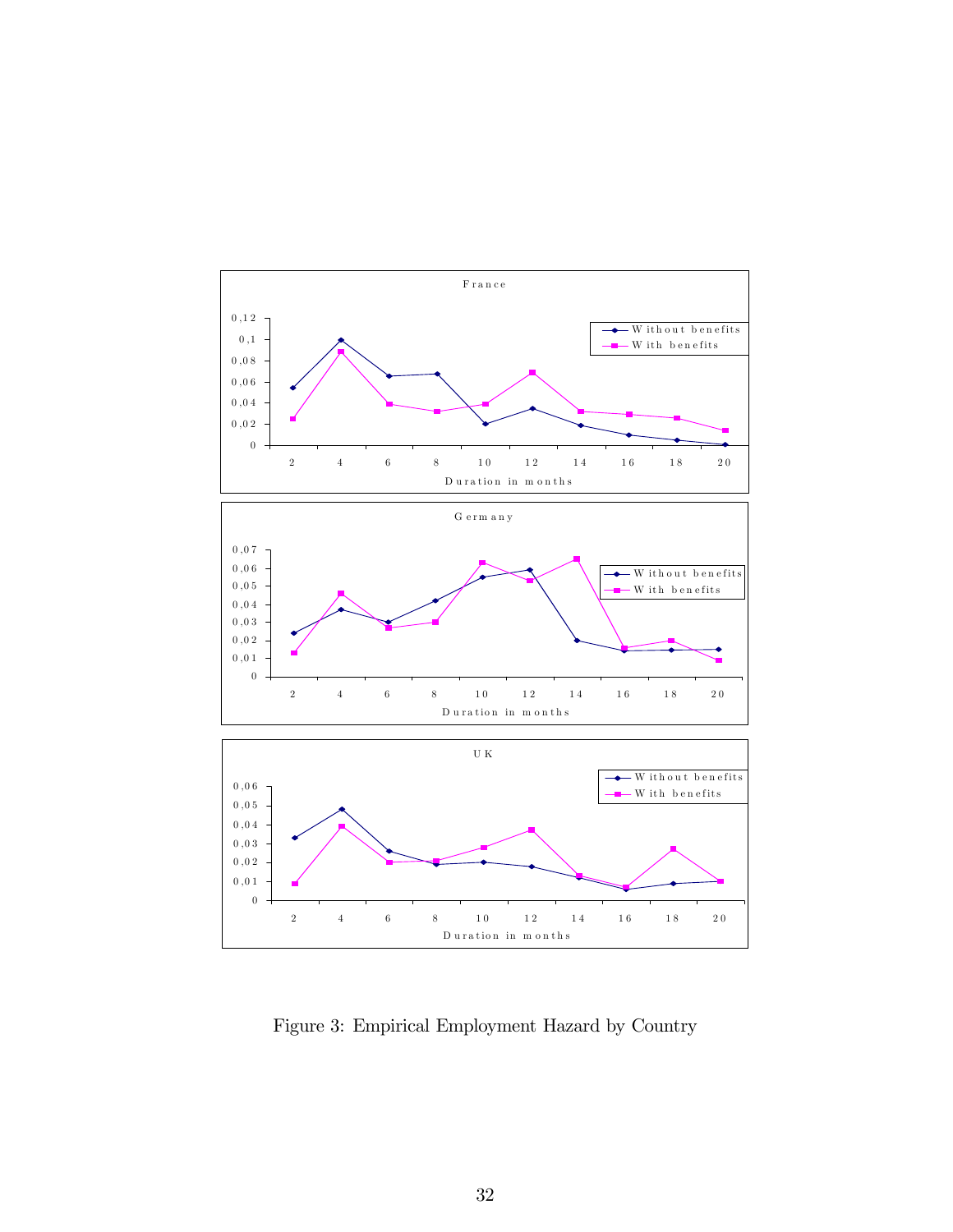

Figure 4: Estimated unemployment hazard rates by country and benefits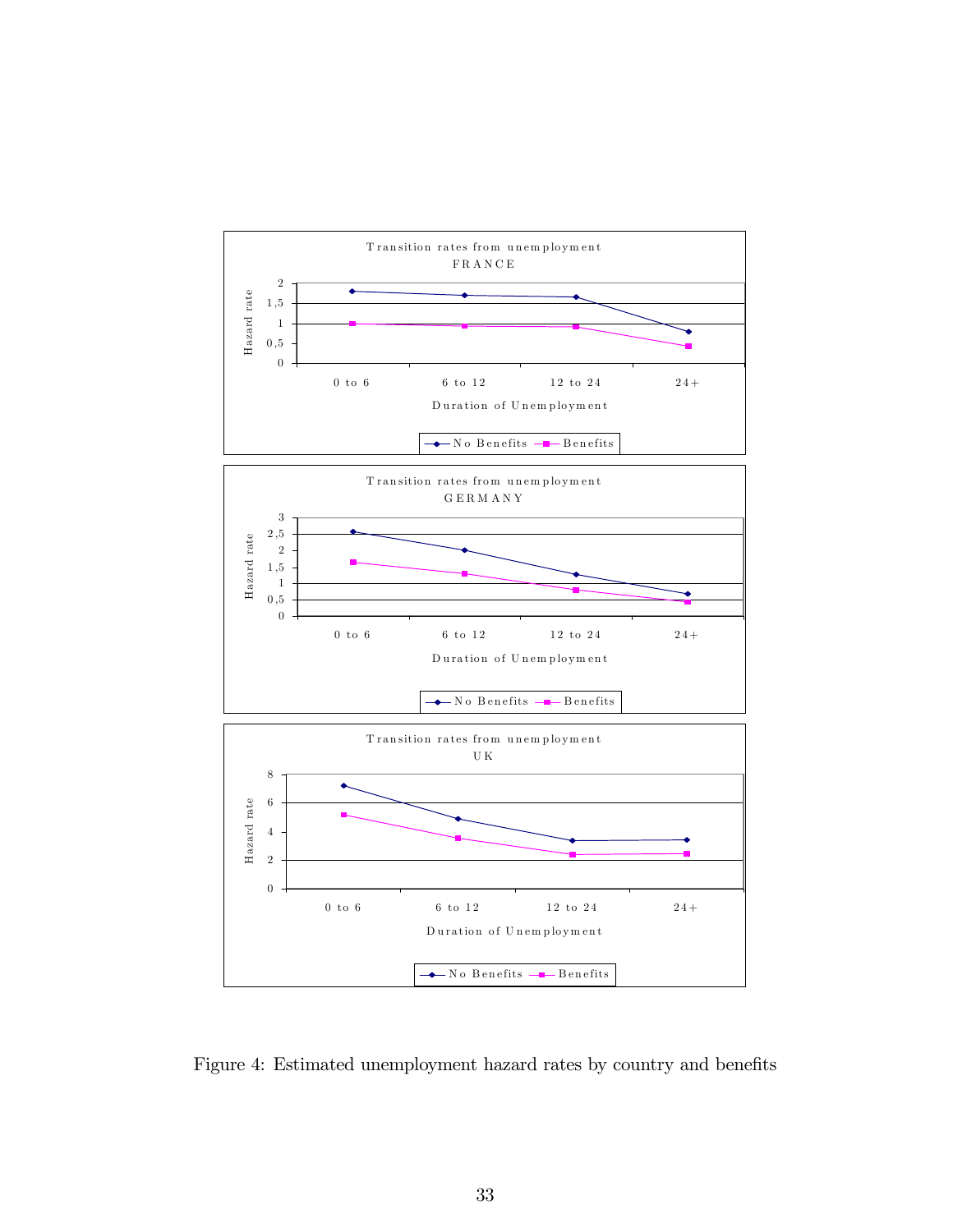

Figure 5: Estimated employment hazard rates by country and benefits for short-term and medium-term unemployed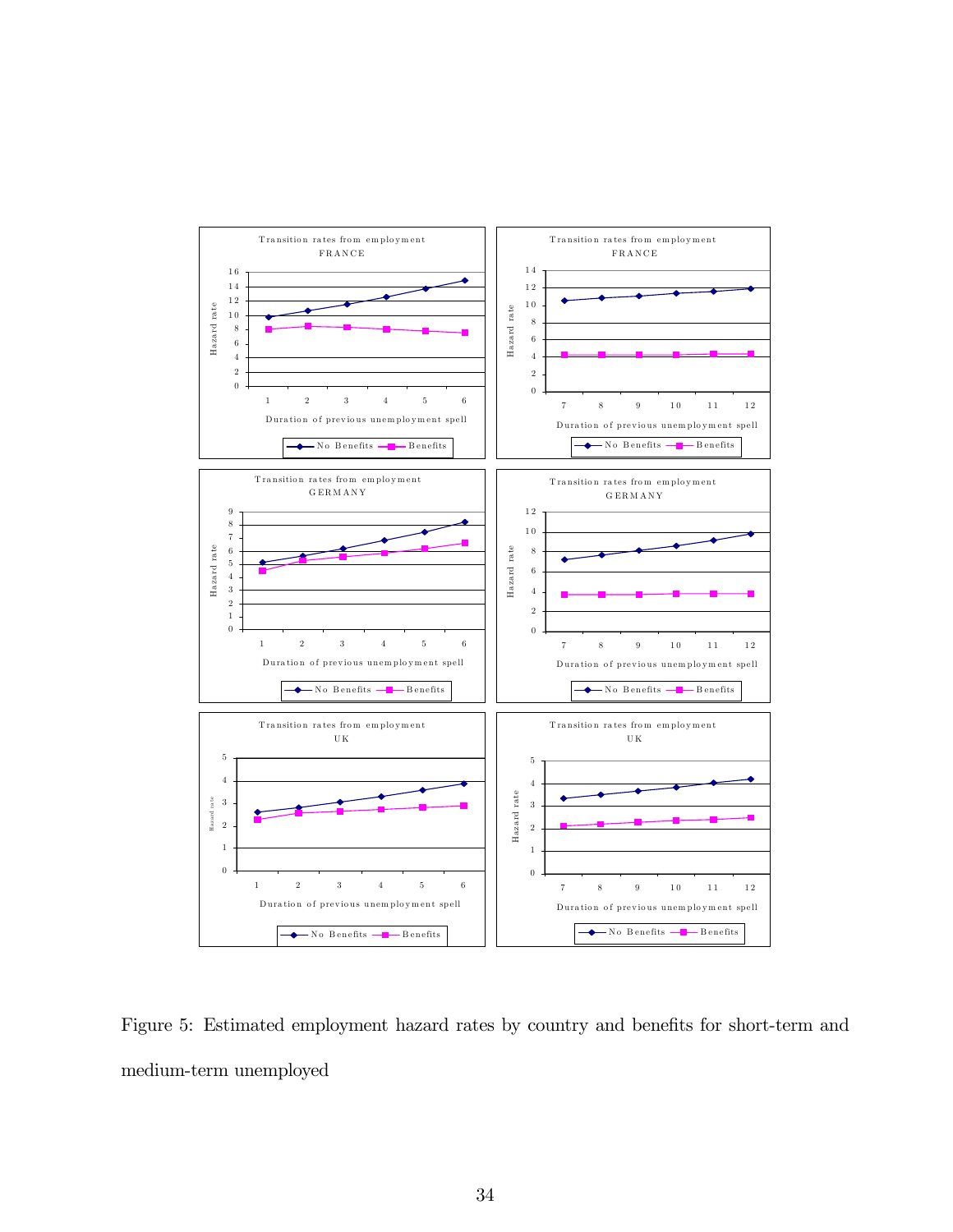| Total       | ${\bf N}$   |                           | $\rm N$   | $\overline{\%}$    |               | $\rm N$     | $\overline{\%}$                                                 |               | ${\rm N}$   | $\overline{\%}$ |
|-------------|-------------|---------------------------|-----------|--------------------|---------------|-------------|-----------------------------------------------------------------|---------------|-------------|-----------------|
| ${\bf U}$   | 1664        | ${\rm OLF}$               | 431       | 25.90              | $\mathbf E$   | $98\,$      | 22.74                                                           |               |             |                 |
|             |             |                           |           |                    | $\mathcal{C}$ | 144         | 33.41                                                           |               |             |                 |
|             |             |                           |           |                    | $\mathbf U$   | 189         | 43.85                                                           | $\mathcal{C}$ | 189         | 100.0           |
|             |             |                           |           |                    |               |             |                                                                 |               |             |                 |
|             |             | $\boldsymbol{\mathrm{E}}$ | 1101      | 66.17              |               |             |                                                                 |               |             |                 |
|             |             | $\overline{C}$            | $132\,$   | $7.93\,$           |               |             |                                                                 |               |             |                 |
|             |             |                           |           |                    |               |             |                                                                 |               |             |                 |
| France      | $\mathbf N$ |                           | ${\rm N}$ | $\overline{\%}$    |               | ${\rm N}$   | $\overline{\%}$                                                 |               | $\mathbf N$ | $\%$            |
|             |             |                           |           |                    |               |             |                                                                 |               |             |                 |
| ${\bf U}$   | $507\,$     | OLF                       | 147       | 28.99              | $\mathbf E$   | $32\,$      | 21.76                                                           |               |             |                 |
|             |             |                           |           |                    | $\mathcal{C}$ | $21\,$      | 14.29                                                           |               |             |                 |
|             |             |                           |           |                    | $\mathbf U$   | $94\,$      | 63.95                                                           | $\mathcal{C}$ | 94          | 100.0           |
|             |             |                           |           |                    |               |             |                                                                 |               |             |                 |
|             |             | $\boldsymbol{\mathrm{E}}$ | 316       | 62.33              |               |             |                                                                 |               |             |                 |
|             |             | $\mathcal{C}$             | $44\,$    | 8.68               |               |             |                                                                 |               |             |                 |
|             |             |                           |           |                    |               |             |                                                                 |               |             |                 |
| Germany     | ${\rm N}$   |                           | ${\rm N}$ | $\overline{\%}$    |               | $\mathbf N$ | $\overline{\%}$                                                 |               | $\mathbf N$ | $\overline{\%}$ |
|             |             |                           |           |                    |               |             |                                                                 |               |             |                 |
| ${\bf U}$   | 785         | OLF                       | $204\,$   | 25.98              | E             | $41\,$      | 21.10                                                           |               |             |                 |
|             |             |                           |           |                    | $\mathcal{C}$ | 106         | $51.96\,$                                                       |               |             |                 |
|             |             |                           |           |                    | U             | $57\,$      | 27.94                                                           | $\mathcal{C}$ | $57\,$      | 100.0           |
|             |             | $\mathbf E$               | 511       | 65.10              |               |             |                                                                 |               |             |                 |
|             |             | $\mathcal{C}$             | $70\,$    | $8.92\,$           |               |             |                                                                 |               |             |                 |
|             |             |                           |           |                    |               |             |                                                                 |               |             |                 |
| UK          | $N_{\odot}$ |                           | $N_{-}$   | $\%$               |               | $N_{\odot}$ | $\%$                                                            |               | $N_{\odot}$ | $\overline{\%}$ |
|             |             |                           |           |                    |               |             |                                                                 |               |             |                 |
| $\mathbf U$ |             |                           |           | 372 OLF 80 21.51 E |               |             | $25\quad 31.25$                                                 |               |             |                 |
|             |             |                           |           |                    | $\mathbf C$   |             | $17\quad 21.25$                                                 |               |             |                 |
|             |             |                           |           |                    | U             |             | $38 \qquad 47.50 \qquad \quad \text{C} \quad \ 38 \qquad 100.0$ |               |             |                 |
|             |             |                           |           |                    |               |             |                                                                 |               |             |                 |
|             |             | $\boldsymbol{\mathrm{E}}$ |           | 274 73.36          |               |             |                                                                 |               |             |                 |

Table 1: Transitions in the sample. Number of workers from unemployment to employment. (Total and by country)

Notes: U: Unemployed, E: Employed, C: Censored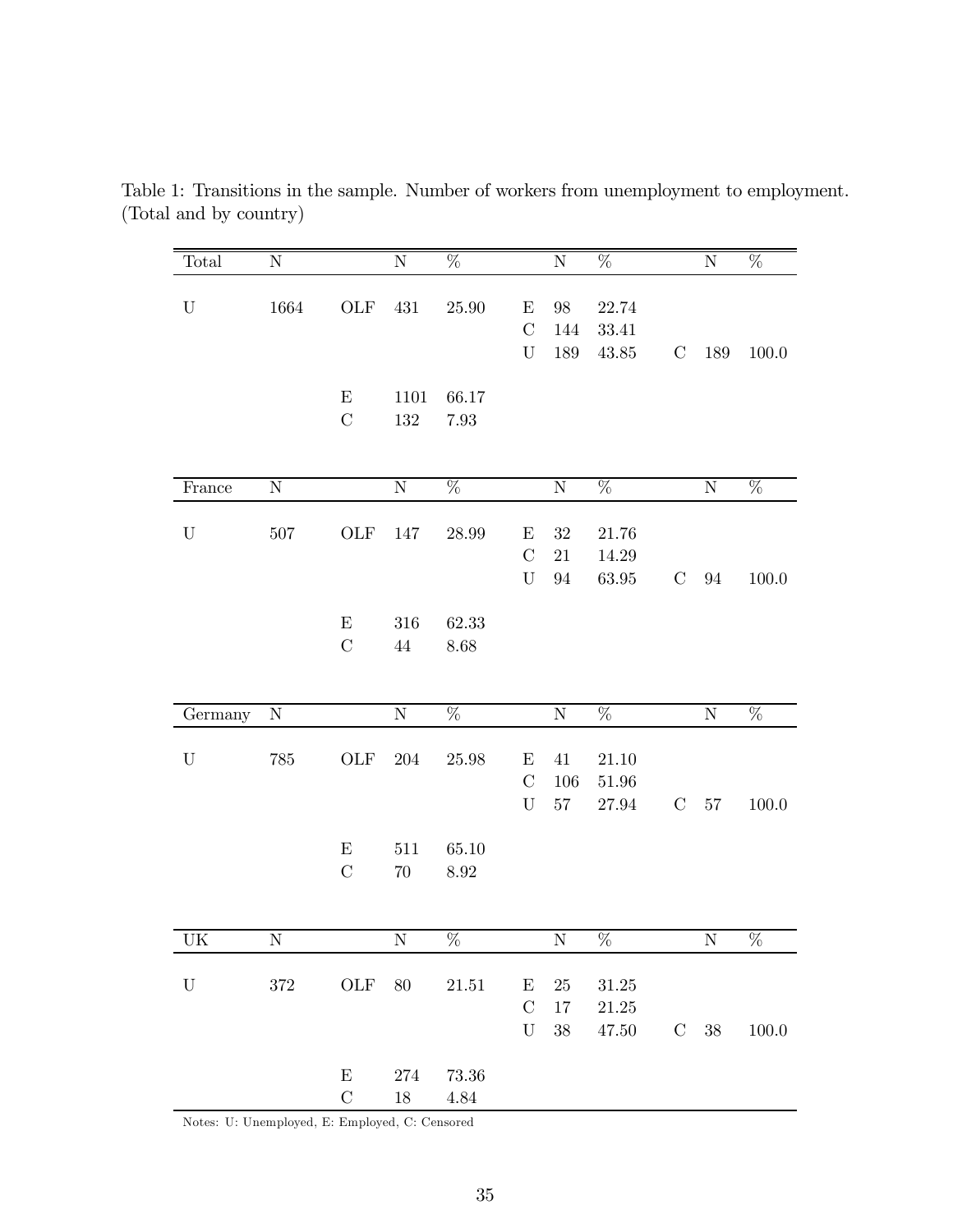|                                               | France | Germany | UK   |
|-----------------------------------------------|--------|---------|------|
| Number of Obs.                                | 507    | 785     | 372  |
| Receiving benefits at entry into unemployment | 0.45   | 0.66    | 0.30 |
| Higher education                              | 0.25   | 0.23    | 0.50 |
| Secondary education                           | 0.13   | 0.58    | 0.16 |
| Less than sec. education                      | 0.62   | 0.19    | 0.34 |
| Age (years)                                   | 33.35  | 39.0    | 36.8 |
| Married                                       | 0.37   | 0.58    | 0.47 |

Table 2: Sample statistics (Means of variables)

Table 3: Sample statistics by benefits (Means of variables)

|                          | France          |             | Germany         |             | UK              |             |
|--------------------------|-----------------|-------------|-----------------|-------------|-----------------|-------------|
|                          | <b>Benefits</b> | No Benefits | <b>Benefits</b> | No Benefits | <b>Benefits</b> | No Benefits |
| Number of obs.           | 232             | 275         | 523             | 262         | 115             | 257         |
| Higher education         | 0.18            | 0.31        | 0.22            | 0.25        | 0.38            | 0.56        |
| Secondary education      | 0.14            | 0.13        | 0.57            | 0.59        | 0.19            | 0.14        |
| Less than sec. education | 0.68            | 0.56        | 0.21            | 0.16        | 0.43            | 0.30        |
| Age (years)              | 38.0            | 29.36       | 41.2            | 34.8        | 39.0            | 35.7        |
| Married                  | 0.49            | 0.28        | 0.64            | 0.46        | 0.53            | 0.44        |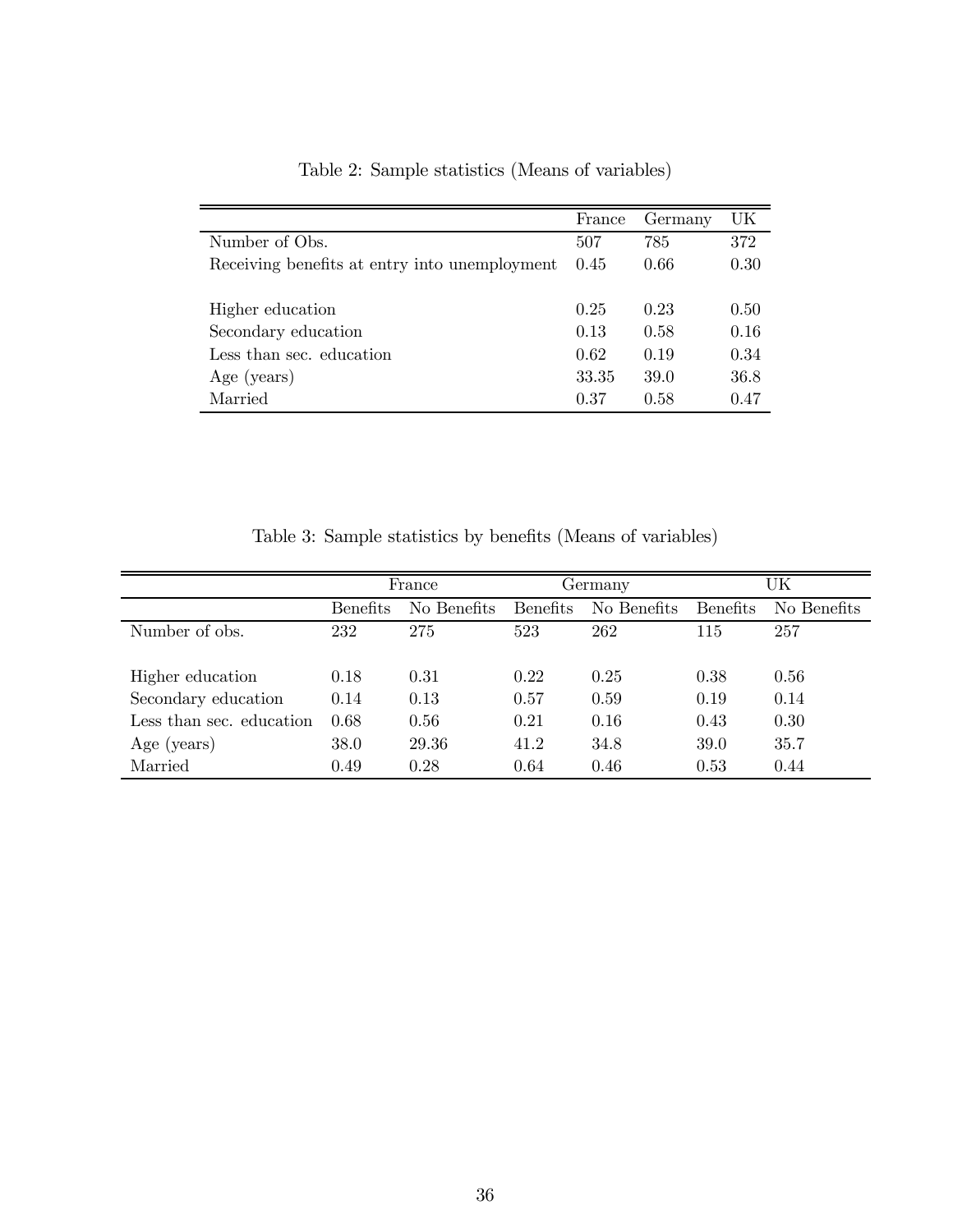|                | Unemployment Insurance        |                                |  |  |
|----------------|-------------------------------|--------------------------------|--|--|
|                | <b>Employment Conditions</b>  | Replacement Rate               |  |  |
|                |                               | $%$ of previous gross earnings |  |  |
| France         | 4 months in the last 8 months | 75                             |  |  |
| Germany        | 360 days in 3 years           | 60                             |  |  |
| United Kingdom |                               | 30                             |  |  |
|                |                               |                                |  |  |
|                | Unemployment Assistance       |                                |  |  |
| France         | Exhausting UI and             | Flat                           |  |  |
|                | 5 years in last 10 years      |                                |  |  |
| Germany        | Exhausting UI and 6 months    | 53                             |  |  |
|                | in the last year              |                                |  |  |
| United Kingdom |                               | Flat                           |  |  |

#### Table 4: Unemployment insurance benefit system

Source: Table 2.2&2.3, OECD (1998), "Benefits Systems and Work Incentives" and Table 2.3,OECD (2002), "Benefits and Wages". Applies to a 40-year -old single worker who started work at 18

Table 5: Duration of UI and UA benefit entitlements in 1996

France: maximum of 27 months insurance (depending on age and employment record) and then maximum of 33 months at declining rate every 4 months followed by the Allocation de solidarite specifique (unlimited).

Germany: 6-12 or 32 months (depending on age and employment record) followed by unlimited unemployment assistance.

United Kingdom: 12 months insurance, then unemployment assistance

Source: OECD Employment Outlook 1996, chart 2.3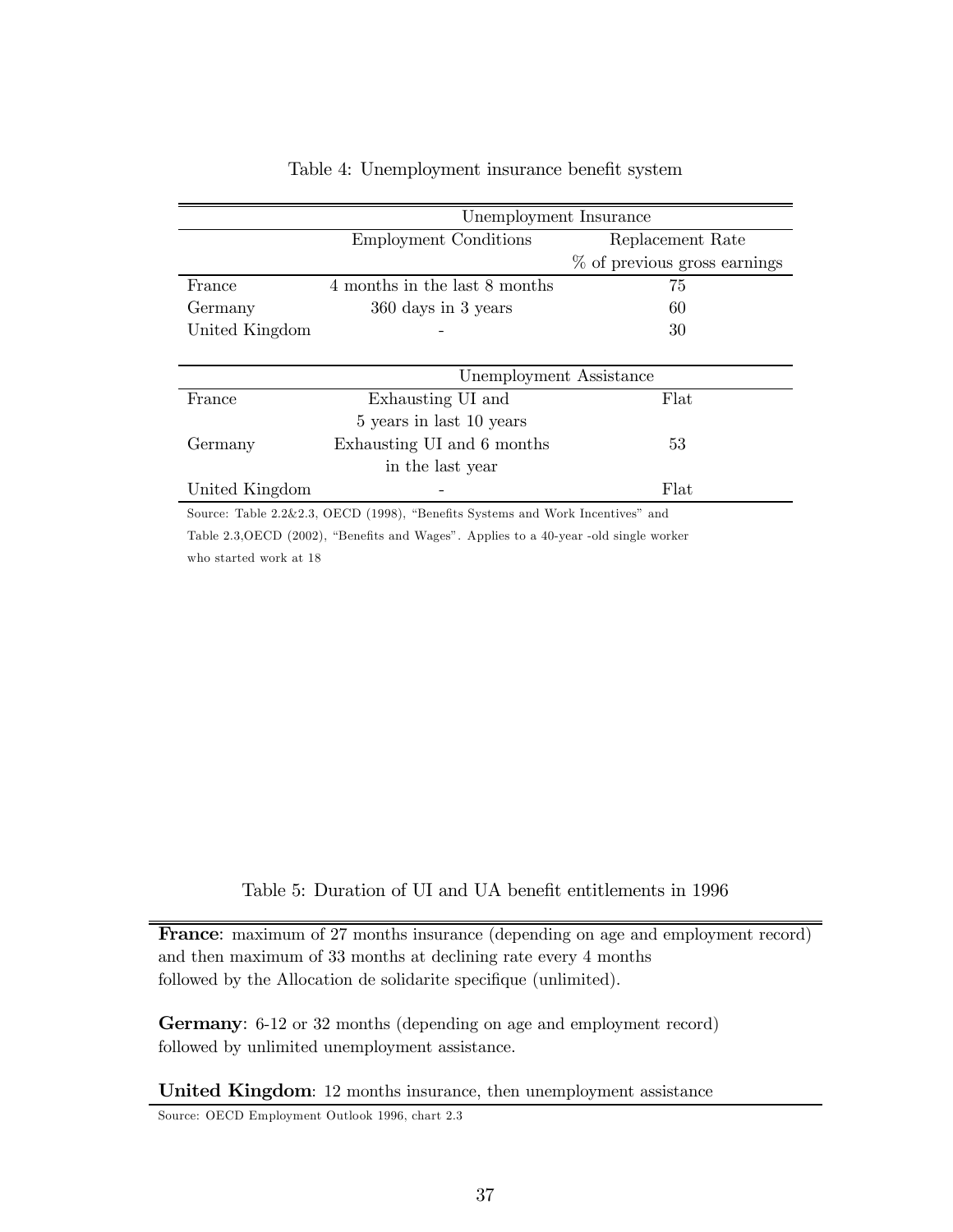|                                                                                | France               | Germany                              | UK                             |
|--------------------------------------------------------------------------------|----------------------|--------------------------------------|--------------------------------|
| Benefit recipient (Ref: Non-recipient)<br>Education (Ref: Less than 2nd level) | $-.660(.092)$ ***    | $-.935$ $(.077)$ ***                 | $-.642(.107)$ ***              |
| Third level                                                                    |                      |                                      |                                |
|                                                                                | $-.194$ $(.113)^*$   | $.517(.114)$ ***<br>$.461(.101)$ *** | $.188(.115)^*$                 |
| 2nd level of secondary                                                         | $-.036(.122)$        |                                      | .030(.149)                     |
| Age Groups (Ref: 50-60)                                                        |                      |                                      |                                |
| $20 - 25$                                                                      | $1.62$ $(.228)$ ***  | $.987(.138)$ ***                     | $.368(.160)$ **                |
| $26 - 29$                                                                      | $1.45$ $(.219)$ ***  | $.986(.139)$ ***                     | .254(.177)                     |
| $30 - 39$                                                                      | $1.26$ $(.207)$ ***  | $.843(.114)$ ***                     | .208(.160)                     |
| 40-49                                                                          | $1.09$ $(.214)$ ***  | $.622(.132)***$                      | $-.026(.149)$                  |
| Spouse's Status (Ref: Single)                                                  |                      |                                      |                                |
| Unemployed                                                                     | .270(.186)           | $.530(.143)$ ***                     | $-.746(.322)$ **               |
| Employed                                                                       | $.381(.122)$ ***     | $.411(.092)$ ***                     | $.284(.121)$ **                |
| Inactive                                                                       | .164(.138)           | $.280(.124)$ **                      | $-.106(.141)$                  |
| No of Kids                                                                     | $-.025(.032)$        | $-.019(.033)$                        | $-.031(.041)$                  |
| Duration Dependence (Ref: Month 1)                                             |                      |                                      |                                |
| Dur 2                                                                          | $-.214(.173)$        | $-.106(.149)$ $.111(.166)$           |                                |
| Dur 3                                                                          | $-.152(.181)$        | $.242(.144)^*$                       | $-.197(.214)$                  |
| Dur 4                                                                          | $-.664$ $(.244)$ *** | .006(.173)                           | $-.288(.234)$                  |
| Dur 5                                                                          | $-.233(.199)$        | $-.103(.178)$                        | $-.610(.272)$ **               |
| Dur 6                                                                          | .110(.185)           | $-.098(.195)$                        | $-.382(.257)$                  |
| Dur 7                                                                          | $-.297(.222)$        | $-.137(.198)$                        | $-.670(.302)$ **               |
| Dur 8                                                                          | $-1.07$ $(.343)$ *** | $-.031(.204)$                        | $-.876(.341)$ **               |
| Dur 9                                                                          | $-.509(.273)*$       | $-.150(.225)$                        | $-.424(.287)$                  |
| Dur $10$                                                                       | $-1.52$ $(.457)$ *** | $-.656(.300)$ **                     | $-.915(.387)$ **               |
| Dur 11                                                                         | $-.619(.301)$ **     | $-.518(.284)$ *                      | $-.593(.344)$ *                |
| Dur $12$                                                                       | $-.306(.268)$        | .250(.211)                           | $-.917(.417)$ **               |
| Dur 13                                                                         | $-.396(.299)$        | $-.392(.298)$                        | $-.858(.416)$ **               |
| Dur 14                                                                         | $-.293(.291)$        | $-.857(.382)$ **                     | $-.796(.396)$ **               |
| Dur 15                                                                         | $-.072(.291)$        | $-.670(.365)*$                       | $-.858(.438)$ **               |
| Dur 16                                                                         | $-.564(.386)$        | $-.311(.315)$                        | $-1.23$ $(.577)^{**}$          |
| Dur 17                                                                         | $-.241(.333)$        | $-.877(.413)$ **                     | $-.465(.405)$                  |
| Dur 18                                                                         | $-.723(.447)$        | $-.548(.354)$                        | $-1.04$ $(.575)^*$             |
| Dur 19                                                                         | $-.470(.408)$        | $-.364(.336)$                        | $-1.40$ $(.708)$ <sup>**</sup> |
| Dur $20$                                                                       | $-.381(.417)$        | $-.534(.388)$                        | $-.280(.411)$                  |
| Dur 21                                                                         | $-.710(.499)$        | $-.808(.446)*$                       | $-.585(.508)$                  |
| Dur 22                                                                         | $-.208(.404)$        | $-.974$ $(.507)^*$                   | $-1.89(1.00)*$                 |
| Dur 23                                                                         | $-.471(.495)$        | $-1.21$ $(.579)$ <sup>**</sup>       | $-1.18$ $(.699)*$              |
| Dur 24                                                                         | $-1.44$ $(.244)$ *** | $-1.93$ $(.184)$ ***                 | $-1.30$ $(.229)$ ***           |
| Constant                                                                       | $-2.92$ $(.287)$ *** | $-2.89$ $(.211)$ ***                 | $-2.15$ $(.246)$ ***           |
| No Obs.                                                                        | 507                  | 785                                  | 372                            |
| Log-Likelihood                                                                 | $-1588.08$           | $-2163.79$                           | $-1176.29$                     |

Table 6: Estimation results for transition out of unemployment (By country)

Notes: Significance levels:\*\*\*= at  $1\%$ , \*\*= at  $5\%$  and \*=at  $10\%$ . Each estimation includes year dummies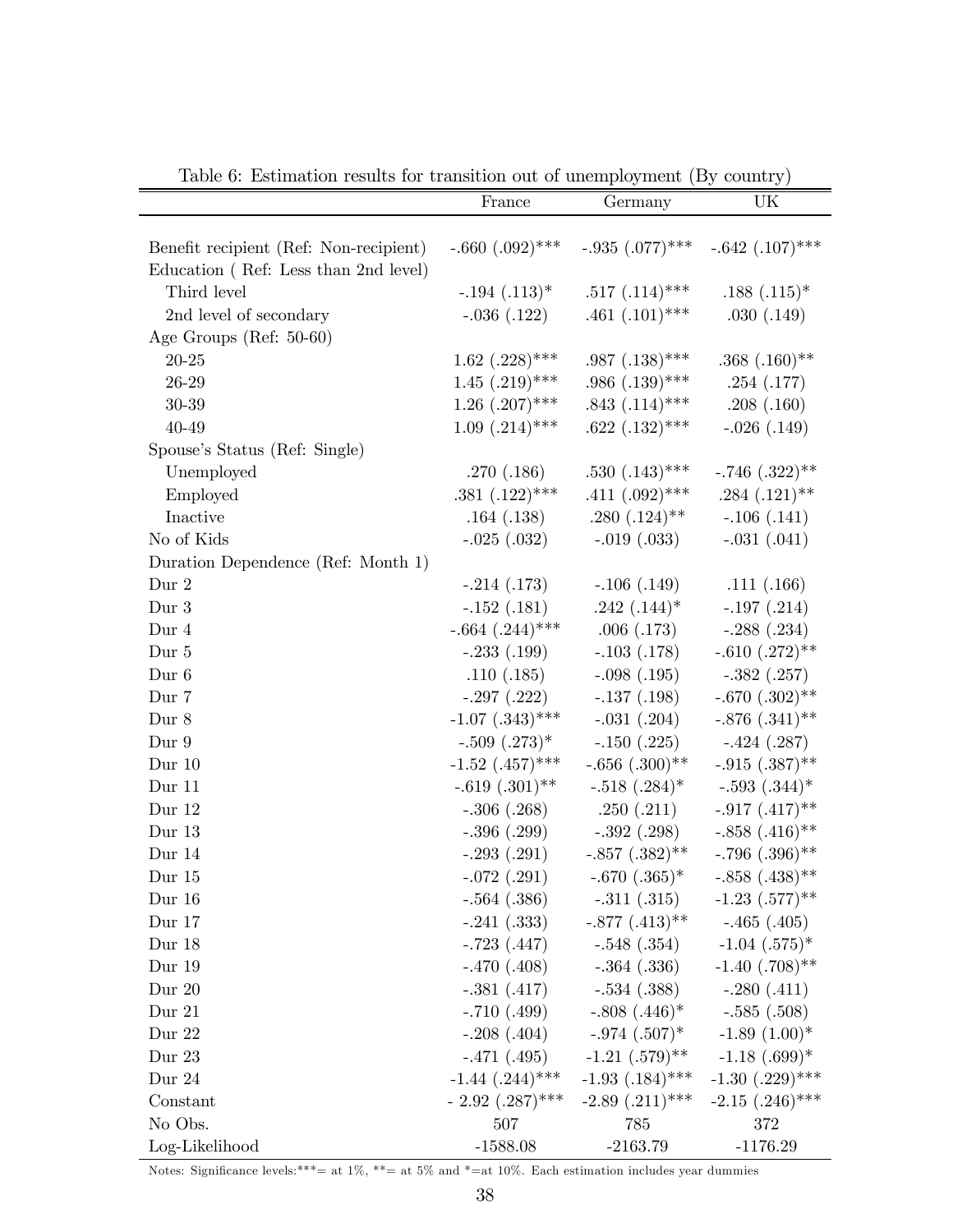| Table 1. Estimation results for transition out of employment (Dy country) |                                |                      |                                |
|---------------------------------------------------------------------------|--------------------------------|----------------------|--------------------------------|
|                                                                           | France                         | Germany              | UK                             |
|                                                                           |                                |                      |                                |
| Unemployment Duration                                                     | .002(.010)                     | .012(.008)           | .010(.011)                     |
| Unemployment Duration*Benefits                                            | $-.018(.012)$                  | $-.020(.009)$ **     | $-.015(.016)$                  |
| Education (Ref: Less than 2nd level)                                      |                                |                      |                                |
| Third level                                                               | $-.158(.170)$                  | $-.380(.182)$ **     | $-.209(.177)$                  |
| 2nd level of secondary                                                    | $-.675(.244)$ ***              | $-.021(.139)$        | $-.059(.246)$                  |
| Age Groups (Ref: $50-60$ )                                                |                                |                      |                                |
| $20 - 25$                                                                 | $-.087(.287)$                  | $-.454$ $(.177)$ *** | .358(.274)                     |
| $26 - 29$                                                                 | $-.271(.302)$                  | $-.466(.172)$ ***    | .289(.273)                     |
| $30 - 39$                                                                 | $-.257(.250)$                  | $-.557(.143)$ ***    | .144(.267)                     |
| 40-49                                                                     | $-.166(.257)$                  | $-.338(.139)$ **     | .295(.252)                     |
| Spouse's Status (Ref: Single)                                             |                                |                      |                                |
| Unemployed                                                                | .283(.232)                     | .116(.185)           | $-.330(.680)$                  |
| Employed                                                                  | $-.248(.186)$                  | $-.062$ $(.124)$     | $-.225(.198)$                  |
| Inactive                                                                  | $-.117(.231)$                  | $-.009(.155)$        | $-.002$ $(.220)$               |
| No of Kids                                                                | .037(.039)                     | $-.015(.041)$        | .015(.074)                     |
| Type of Job                                                               |                                |                      |                                |
| Regular Job (Self-Employed)                                               | .394(.446)                     | $1.20$ $(.416)$ ***  | $.415(.241)^*$                 |
| Duration Dependence (Ref: Month 1)                                        |                                |                      |                                |
| Month 2                                                                   | .387(.248)                     | $-.218(.346)$        | .123(.322)                     |
| Month 3                                                                   | .052(.290)                     | .236(.309)           | $-.499(.411)$                  |
| Month $4\,$                                                               | $-.352(.349)$                  | $-.180(.354)$        | $-.533(.431)$                  |
| Month $5\,$                                                               | $-.257(.338)$                  | $-.388(.384)$        | $-1.08$ $(.543)$ <sup>**</sup> |
| Month 6                                                                   | $-.818(.417)$ **               | .242(.321)           | $-.393(.413)$                  |
| Month 7                                                                   | $-.105(.337)$                  | $-.095(.361)$        | $-1.25$ $(.615)$ **            |
| Month 8                                                                   | $-1.15$ $(.533)$ <sup>**</sup> | .465(.315)           | $-.708(.497)$                  |
| Month 9                                                                   | $-.835(.485)^*$                | $1.03$ $(.281)$ ***  | $-.917(.544)$ *                |
| Month 10                                                                  | $-.428(.415)$                  | $.796(.306)$ ***     | $-2.24$ $(1.02)$ **            |
| Month 11                                                                  | $-.154(.378)$                  | $.823(.311)***$      | $-.099(.411)$                  |
| Month 12                                                                  | $-.703(.480)$                  | $.619(.337)^*$       | $-1.40$ $(.738)*$              |
| Month 13                                                                  | $-.834(.528)$                  | $.572(.352)^*$       | $-.901(.620)$                  |
| Month 14                                                                  | $-1.09$ $(.596)*$              | $-.128(.463)$        | $-2.11(1.02)$ **               |
| Month 15                                                                  | $-2.38$ $(.284)$ ***           | $-.738(.618)$        | $-2.10(1.02)$ **               |
| Month 16                                                                  |                                | $-.221(.497)$        | $-1.29$ $(.741)^*$             |
| Month 17                                                                  |                                | $-1.34$ $(.263)$ *** | $-2.71$ $(.312)$ ***           |
|                                                                           |                                |                      |                                |
| Constant                                                                  | $-2.65$ $(.683)$ ***           | $-3.75$ $(.557)$ *** | $-2.81$ $(.519)$ ***           |
| No Obs.                                                                   | 348                            | 552                  | 299                            |
| Log-Likelihood                                                            | $-911.35$                      | $-1477.46$           | $-624.91$                      |

Table 7: Estimation results for transition out of employment (By country)

Notes: Significance levels:\*\*\*= at 1%, \*\*= at 5% and \*=at 10%. Each estimation includes year dummies